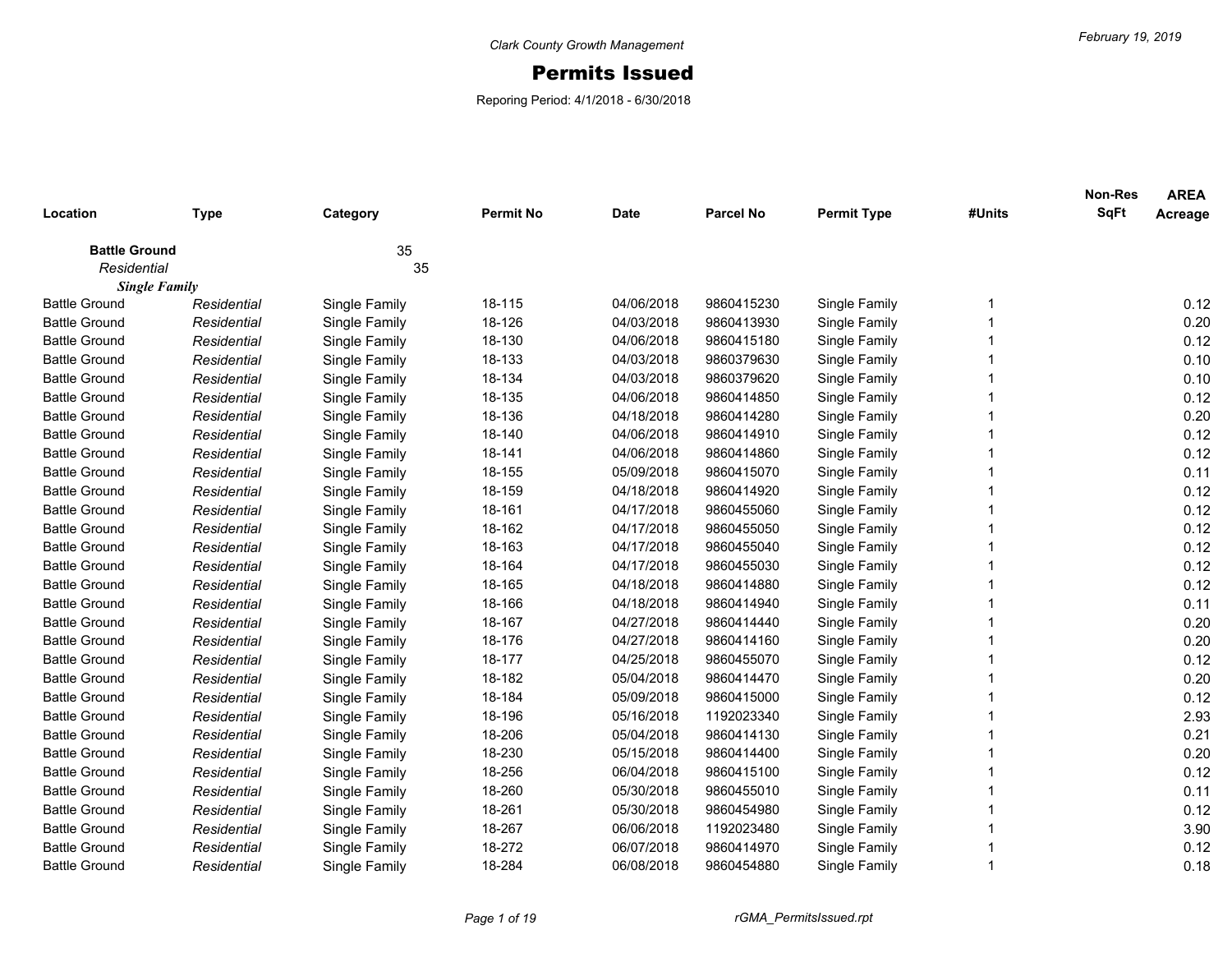| Location             | Type        | Category      | <b>Permit No</b> | <b>Date</b> | <b>Parcel No</b>        | <b>Permit Type</b> | #Units | Non-Res<br><b>SqFt</b>     | <b>AREA</b><br>Acreage |
|----------------------|-------------|---------------|------------------|-------------|-------------------------|--------------------|--------|----------------------------|------------------------|
| <b>Battle Ground</b> |             | 35            |                  |             |                         |                    |        |                            |                        |
| Residential          |             | 35            |                  |             |                         |                    |        |                            |                        |
| <b>Single Family</b> |             |               |                  |             |                         |                    |        |                            |                        |
| <b>Battle Ground</b> | Residential | Single Family | 18-296           | 06/21/2018  | 9860414900              | Single Family      |        |                            | 0.12                   |
| <b>Battle Ground</b> | Residential | Single Family | 18-311           | 06/25/2018  | 0910546340              | Single Family      |        |                            | 0.25                   |
| <b>Battle Ground</b> | Residential | Single Family | 18-316           | 06/22/2018  | 9860454680              | Single Family      |        |                            | 0.21                   |
| <b>Battle Ground</b> | Residential | Single Family | 18-319           | 06/19/2018  | 9860414180              | Single Family      |        |                            | 0.20                   |
|                      |             |               |                  |             |                         |                    | 35     | <b>Total Single Family</b> |                        |
|                      |             |               |                  |             | Battle Ground Sub Total |                    | 35     | 0                          |                        |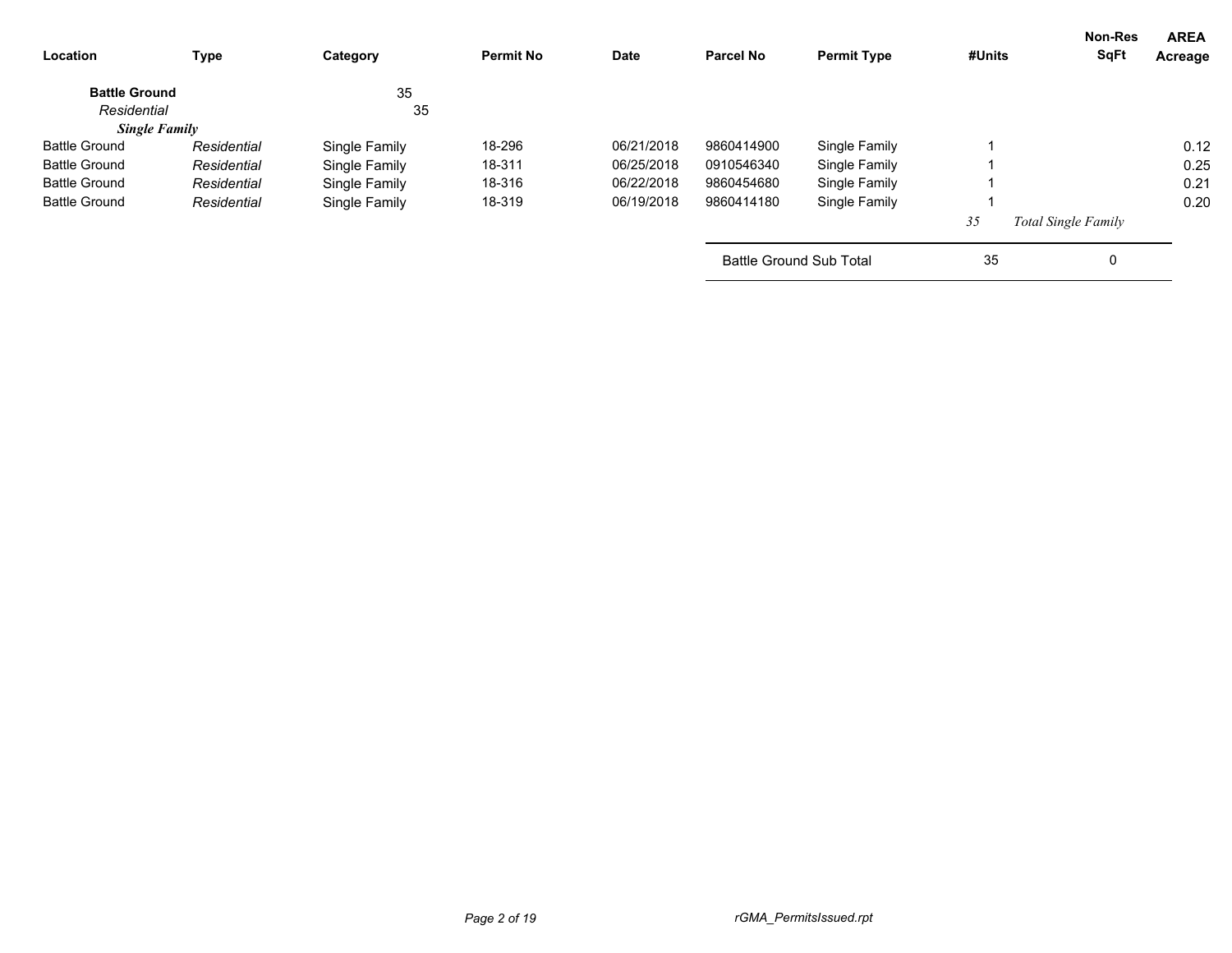|          |                      |               |                  |             |            |                    |                | Non-Res                   | <b>AREA</b> |
|----------|----------------------|---------------|------------------|-------------|------------|--------------------|----------------|---------------------------|-------------|
| Location | <b>Type</b>          | Category      | <b>Permit No</b> | <b>Date</b> | Parcel No  | <b>Permit Type</b> | #Units         | <b>SqFt</b>               | Acreage     |
|          | Camas                | 43            |                  |             |            |                    |                |                           |             |
|          | Non-Residential      |               |                  |             |            |                    |                |                           |             |
| Camas    | Non-Residential      | Office        | 18-00287         | 05/10/2018  | 1262470000 | Office             |                | 15,962                    | 0.87        |
|          |                      |               |                  |             |            |                    |                | 15,962.00                 |             |
|          | Residential          | 42            |                  |             |            |                    |                |                           |             |
|          | <b>Multi-Family</b>  |               |                  |             |            |                    |                |                           |             |
| Camas    | Residential          | Multi-Family  | 18-00183         | 04/09/2018  | 1782070000 | Multi-Family       | $\overline{2}$ |                           | 0.23        |
|          |                      |               |                  |             |            |                    | $\overline{c}$ | <b>Total Multi-Family</b> |             |
|          | <b>Single Family</b> |               |                  |             |            |                    |                |                           |             |
| Camas    | Residential          | Single Family | 18-00160         | 04/02/2018  | 9860390900 | Single Family      | 1              |                           | 0.14        |
| Camas    | Residential          | Single Family | 18-00161         | 04/02/2018  | 9860391000 | Single Family      |                |                           | 0.15        |
| Camas    | Residential          | Single Family | 18-00164         | 04/04/2018  | 9860396810 | Single Family      |                |                           | 0.09        |
| Camas    | Residential          | Single Family | 18-00171         | 04/04/2018  | 9860397100 | Single Family      |                |                           | 0.08        |
| Camas    | Residential          | Single Family | 18-00172         | 04/05/2018  | 9860397080 | Single Family      |                |                           | 0.09        |
| Camas    | Residential          | Single Family | 18-00173         | 04/05/2018  | 9860397070 | Single Family      |                |                           | 0.09        |
| Camas    | Residential          | Single Family | 18-00174         | 04/05/2018  | 9860396830 | Single Family      |                |                           | 0.09        |
| Camas    | Residential          | Single Family | 18-00175         | 04/05/2018  | 9860397090 | Single Family      |                |                           | 0.09        |
| Camas    | Residential          | Single Family | 18-00177         | 04/05/2018  | 1781180220 | Single Family      |                |                           | 0.17        |
| Camas    | Residential          | Single Family | 18-00190         | 04/12/2018  | 9860397060 | Single Family      |                |                           | 0.09        |
| Camas    | Residential          | Single Family | 18-00191         | 04/12/2018  | 9860396860 | Single Family      |                |                           | 0.09        |
| Camas    | Residential          | Single Family | 18-00192         | 04/12/2018  | 9860396850 | Single Family      |                |                           | 0.09        |
| Camas    | Residential          | Single Family | 18-00193         | 04/12/2018  | 9860397040 | Single Family      |                |                           | 0.09        |
| Camas    | Residential          | Single Family | 18-00194         | 04/12/2018  | 9860396820 | Single Family      |                |                           | 0.09        |
| Camas    | Residential          | Single Family | 18-00195         | 04/12/2018  | 9860397030 | Single Family      |                |                           | 0.09        |
| Camas    | Residential          | Single Family | 18-00217         | 04/20/2018  | 0874200000 | Single Family      |                |                           | 0.36        |
| Camas    | Residential          | Single Family | 18-00218         | 04/20/2018  | 0874100000 | Single Family      |                |                           | 0.23        |
| Camas    | Residential          | Single Family | 18-00220         | 04/23/2018  | 9860391060 | Single Family      |                |                           | 0.12        |
| Camas    | Residential          | Single Family | 18-00224         | 04/23/2018  | 9860440060 | Single Family      |                |                           | 0.16        |
| Camas    | Residential          | Single Family | 18-00229         | 04/25/2018  | 1782460000 | Single Family      |                |                           | 5.36        |
| Camas    | Residential          | Single Family | 18-00236         | 04/26/2018  | 9860396840 | Single Family      |                |                           | 0.09        |
| Camas    | Residential          | Single Family | 18-00237         | 04/26/2018  | 9860397050 | Single Family      |                |                           | 0.09        |
| Camas    | Residential          | Single Family | 18-00251         | 05/03/2018  | 9860396970 | Single Family      |                |                           | 0.09        |
| Camas    | Residential          | Single Family | 18-00252         | 05/03/2018  | 9860396980 | Single Family      |                |                           | 0.09        |
| Camas    | Residential          | Single Family | 18-00253         | 05/03/2018  | 9860396990 | Single Family      |                |                           | 0.09        |
| Camas    | Residential          | Single Family | 18-00254         | 05/03/2018  | 9860397000 | Single Family      |                |                           | 0.09        |
| Camas    | Residential          | Single Family | 18-00310         | 05/17/2018  | 0831440560 | Single Family      |                |                           | 0.26        |
| Camas    | Residential          | Single Family | 18-00357         | 05/30/2018  | 9860396870 | Single Family      |                |                           | 0.09        |
| Camas    | Residential          | Single Family | 18-00359         | 05/30/2018  | 9860396880 | Single Family      |                |                           | 0.09        |
| Camas    | Residential          | Single Family | 18-00360         | 05/30/2018  | 9860396890 | Single Family      |                |                           | 0.09        |
| Camas    | Residential          | Single Family | 18-00361         | 05/30/2018  | 9860396900 | Single Family      |                |                           | 0.09        |
| Camas    | Residential          | Single Family | 18-00362         | 05/30/2018  | 9860396800 | Single Family      |                |                           | 0.09        |
| Camas    | Residential          | Single Family | 18-00363         | 05/30/2018  | 9860397010 | Single Family      |                |                           | 0.09        |
| Camas    | Residential          | Single Family | 18-00364         | 05/30/2018  | 9860397020 | Single Family      |                |                           | 0.09        |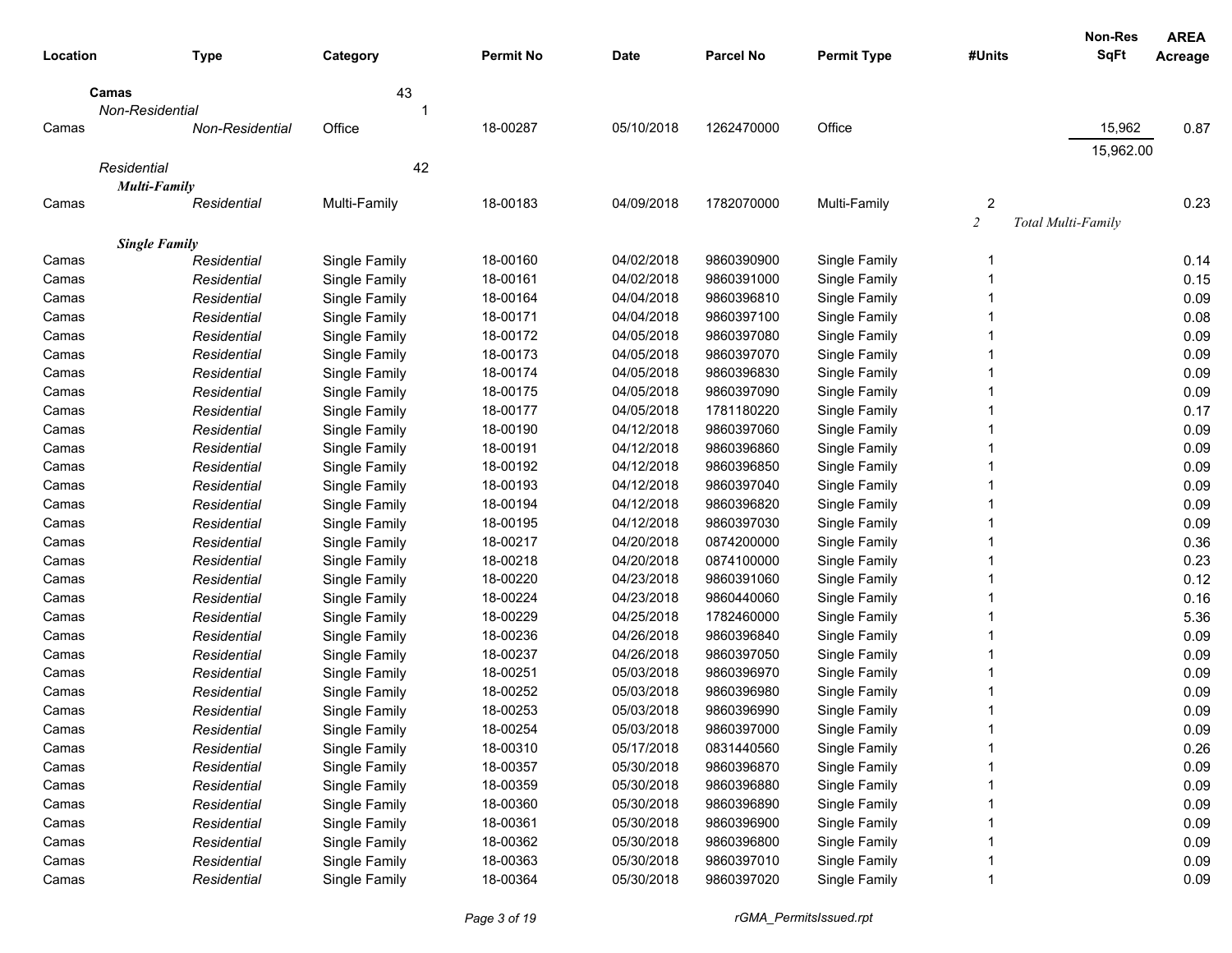| Location             | <b>Type</b> | Category      | <b>Permit No</b> | <b>Date</b> | <b>Parcel No</b> | <b>Permit Type</b> | #Units | Non-Res<br>SqFt            | <b>AREA</b><br>Acreage |
|----------------------|-------------|---------------|------------------|-------------|------------------|--------------------|--------|----------------------------|------------------------|
| Camas                |             | 43            |                  |             |                  |                    |        |                            |                        |
| Residential          |             | 42            |                  |             |                  |                    |        |                            |                        |
| <b>Single Family</b> |             |               |                  |             |                  |                    |        |                            |                        |
| Camas                | Residential | Single Family | 18-00400         | 06/11/2018  | 9860356430       | Single Family      |        |                            | 0.18                   |
| Camas                | Residential | Single Family | 18-00403         | 06/12/2018  | 9860403790       | Single Family      |        |                            | 0.14                   |
| Camas                | Residential | Single Family | 18-00407         | 06/14/2018  | 1781180200       | Single Family      |        |                            | 0.15                   |
| Camas                | Residential | Single Family | 18-00429         | 06/15/2018  | 9860396490       | Single Family      |        |                            | 0.17                   |
| Camas                | Residential | Single Family | 18-00434         | 06/18/2018  | 1781180100       | Single Family      |        |                            | 0.13                   |
| Camas                | Residential | Single Family | 18-00447         | 06/21/2018  | 9860390640       | Single Family      |        |                            | 0.19                   |
| Camas                | Residential | Single Family | 18-00451         | 06/22/2018  | 9860438850       | Single Family      |        |                            | 0.38                   |
|                      |             |               |                  |             |                  |                    | 41     | <b>Total Single Family</b> |                        |
|                      |             |               |                  |             | Camas Sub Total  |                    | 43     | 15,962                     |                        |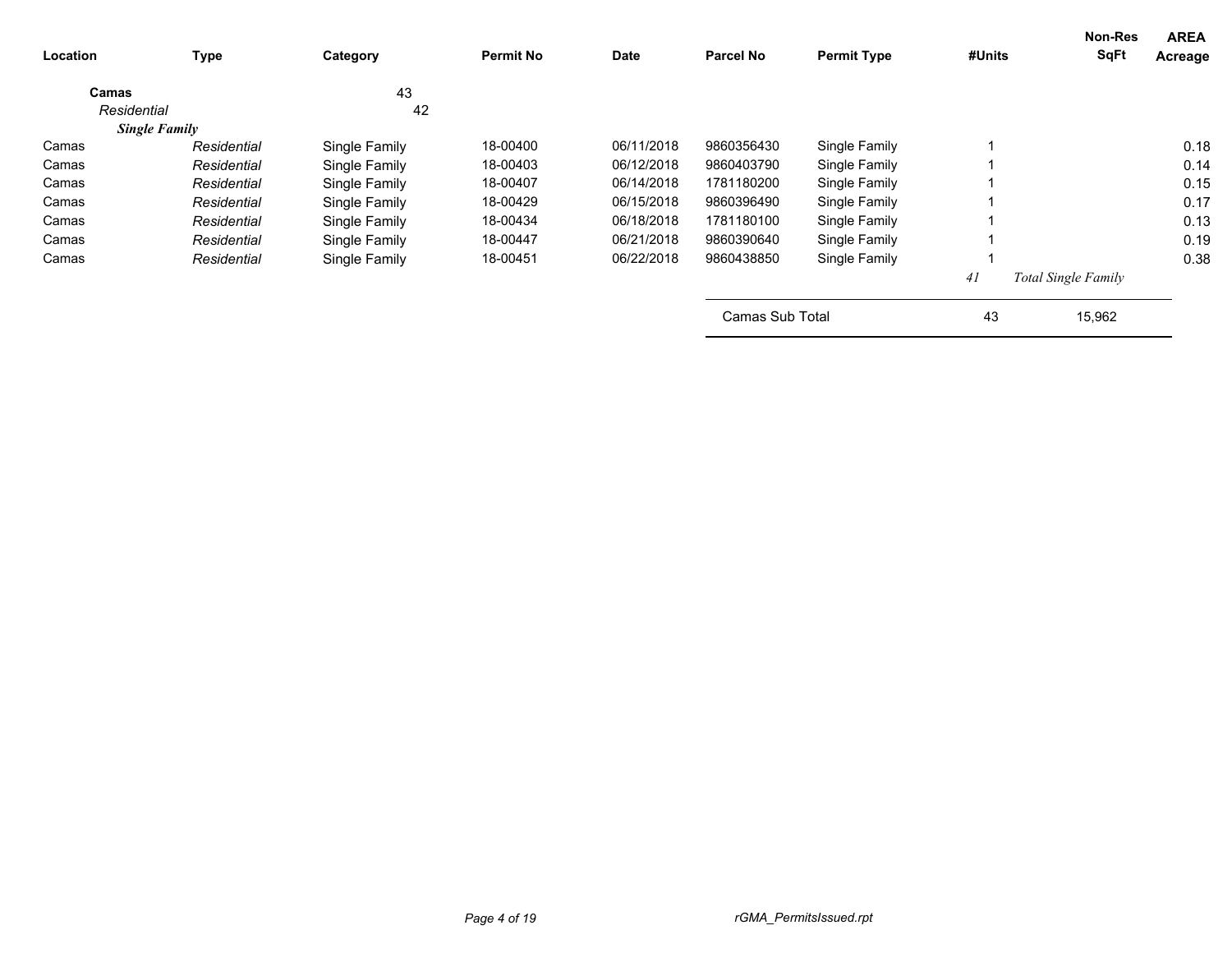| Location                                                     | <b>Type</b>     | Category      | <b>Permit No</b> | <b>Date</b> | <b>Parcel No</b>            | <b>Permit Type</b>       | #Units | <b>Non-Res</b><br><b>SqFt</b> | <b>AREA</b><br>Acreage |
|--------------------------------------------------------------|-----------------|---------------|------------------|-------------|-----------------------------|--------------------------|--------|-------------------------------|------------------------|
| Ridgefield                                                   |                 | 13            |                  |             |                             |                          |        |                               |                        |
| Non-Residential                                              |                 |               |                  |             |                             |                          |        |                               |                        |
| Ridgefield                                                   | Non-Residential | Institutional | COM-18-0007      | 06/05/2018  | 2158080000                  | Institutional            |        | 5,134                         | 42.51                  |
|                                                              |                 |               |                  |             |                             |                          |        | 5,134.00                      |                        |
| Residential                                                  |                 | 12            |                  |             |                             |                          |        |                               |                        |
| <b>Single Family</b>                                         |                 |               |                  | 04/18/2018  | 9860429040                  |                          |        |                               |                        |
| Ridgefield                                                   | Residential     | Single Family | BLD-18-0014      |             |                             | Single Family            |        |                               | 0.16                   |
| Ridgefield                                                   | Residential     | Single Family | BLD-18-0015      | 05/30/2018  | 9860429060                  | Single Family            |        |                               | 0.15                   |
| Ridgefield                                                   | Residential     | Single Family | BLD-18-0048      | 04/11/2018  | 9860450030                  | Single Family            |        |                               | 0.17                   |
| Ridgefield                                                   | Residential     | Single Family | BLD-18-0051      | 05/31/2018  | 0683182160                  | Single Family            |        |                               | 0.16                   |
| Ridgefield                                                   | Residential     | Single Family | BLD-18-0055      | 04/25/2018  | 9860438180                  | Single Family            |        |                               | 0.21                   |
| Ridgefield                                                   | Residential     | Single Family | BLD-18-0058      | 04/25/2018  | 9860450280                  | Single Family            |        |                               | 0.17                   |
| Ridgefield                                                   | Residential     | Single Family | BLD-18-0061      | 04/18/2018  | 9860429250                  | Single Family            |        |                               | 0.16                   |
| Ridgefield                                                   | Residential     | Single Family | BLD-18-0062      | 04/16/2018  | 9860429120                  | Single Family            |        |                               | 0.16                   |
| Ridgefield                                                   | Residential     | Single Family | BLD-18-0064      | 04/18/2018  | 9860429110                  | Single Family            |        |                               | 0.15                   |
| Ridgefield                                                   | Residential     | Single Family | BLD-18-0072      | 05/14/2018  | 0673691540                  | Single Family            |        |                               | 0.29                   |
| Ridgefield                                                   | Residential     | Single Family | BLD-18-0075      | 06/05/2018  | 9860438360                  | Single Family            |        |                               | 0.29                   |
| Ridgefield                                                   | Residential     | Single Family | BLD-18-0137      | 06/29/2018  | 9860438340                  | Single Family            |        |                               | 0.25                   |
|                                                              |                 |               |                  |             |                             |                          | 12     | Total Single Family           |                        |
|                                                              |                 |               |                  |             | <b>Ridgefield Sub Total</b> |                          | 12     | 5,134                         |                        |
| <b>Ridgefield UGA</b><br>Residential<br><b>Single Family</b> |                 | 1             |                  |             |                             |                          |        |                               |                        |
| Ridgefield UGA                                               | Residential     | Single Family | NHC-2017-05452   | 05/09/2018  | 9860295490                  | Single Family            |        |                               | 4.95                   |
|                                                              |                 |               |                  |             |                             |                          |        | Total Single Family           |                        |
|                                                              |                 |               |                  |             |                             | Ridgefield UGA Sub Total |        | 0                             |                        |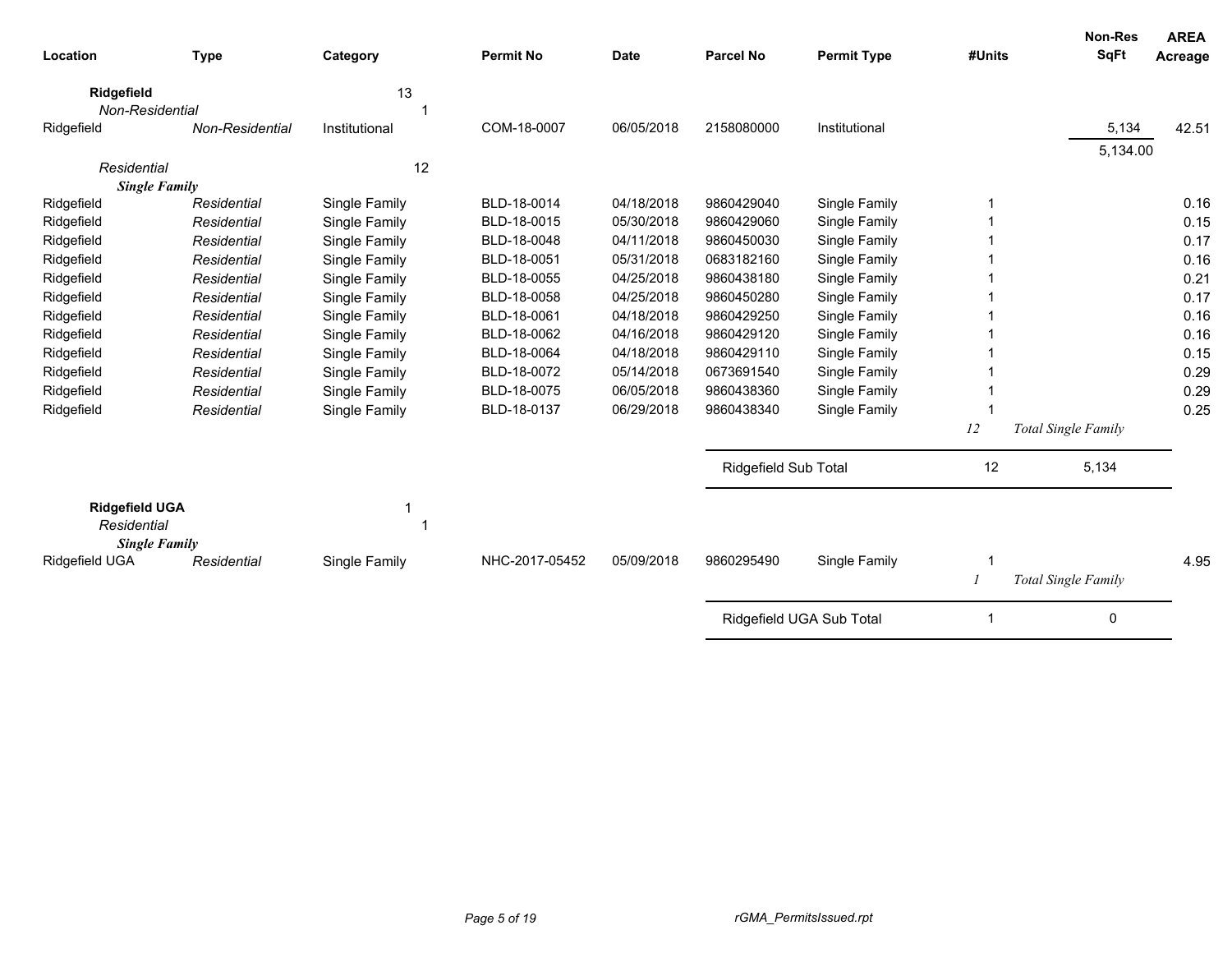|                      |                 |                         |                  |             |                  |                         |        | Non-Res            | <b>AREA</b> |
|----------------------|-----------------|-------------------------|------------------|-------------|------------------|-------------------------|--------|--------------------|-------------|
| Location             | <b>Type</b>     | Category                | <b>Permit No</b> | <b>Date</b> | <b>Parcel No</b> | <b>Permit Type</b>      | #Units | <b>SqFt</b>        | Acreage     |
| <b>Vancouver</b>     |                 | 74                      |                  |             |                  |                         |        |                    |             |
| Non-Residential      |                 | 17                      |                  |             |                  |                         |        |                    |             |
| Vancouver            | Non-Residential | Other Commercial        | CMI-232351       | 04/18/2018  | 1081401620       | <b>Other Commercial</b> |        | 8,345              | 0.92        |
| Vancouver            | Non-Residential | <b>Other Commercial</b> | CMI-234357       | 05/23/2018  | 1575250340       | <b>Other Commercial</b> |        | 800                | 0.47        |
| Vancouver            | Non-Residential | <b>Other Commercial</b> | CMI-235124       | 04/02/2018  | 1647570000       | <b>Other Commercial</b> |        | 46,452             | 4.19        |
| Vancouver            | Non-Residential | <b>Other Commercial</b> | CMI-235249       | 05/31/2018  | 1583450000       | <b>Other Commercial</b> |        | 6,720              | 3.71        |
| Vancouver            | Non-Residential | <b>Other Commercial</b> | CMI-235250       | 05/31/2018  | 1583450000       | <b>Other Commercial</b> |        | 6,720              | 3.71        |
| Vancouver            | Non-Residential | <b>Other Commercial</b> | CMI-235251       | 06/05/2018  | 1583450000       | <b>Other Commercial</b> |        | 6,500              | 3.71        |
| Vancouver            | Non-Residential | <b>Other Commercial</b> | CMI-235252       | 05/31/2018  | 1583450000       | <b>Other Commercial</b> |        | 6,720              | 3.71        |
| Vancouver            | Non-Residential | <b>Other Commercial</b> | CMI-235253       | 05/31/2018  | 1583450000       | <b>Other Commercial</b> |        | 6,720              | 3.71        |
| Vancouver            | Non-Residential | <b>Other Commercial</b> | CMI-235254       | 04/30/2018  | 1583450000       | <b>Other Commercial</b> |        | 5,600              | 3.71        |
| Vancouver            | Non-Residential | <b>Other Commercial</b> | CMI-235257       | 06/05/2018  | 1583450000       | <b>Other Commercial</b> |        | 5,600              | 3.71        |
| Vancouver            | Non-Residential | <b>Other Commercial</b> | CMI-235258       | 06/05/2018  | 1583450000       | <b>Other Commercial</b> |        | 5,600              | 3.71        |
| Vancouver            | Non-Residential | <b>Other Commercial</b> | CMI-235275       | 04/30/2018  | 1583450000       | <b>Other Commercial</b> |        | 5,600              | 3.71        |
| Vancouver            | Non-Residential | <b>Other Commercial</b> | CMI-235276       | 05/31/2018  | 1583450000       | <b>Other Commercial</b> |        | 2,912              | 3.71        |
| Vancouver            | Non-Residential | <b>Other Commercial</b> | CMI-235277       | 04/23/2018  | 1583450000       | <b>Other Commercial</b> |        | 7,800              | 3.71        |
| Vancouver            | Non-Residential | <b>Other Commercial</b> | CMI-235278       | 05/03/2018  | 1583450000       | <b>Other Commercial</b> |        | 10,100             | 3.71        |
| Vancouver            | Non-Residential | <b>Other Commercial</b> | CMI-235395       | 04/25/2018  | 1591460050       | <b>Other Commercial</b> |        | 6,875              | 0.83        |
| Vancouver            | Non-Residential | <b>Other Commercial</b> | CMI-238105       | 06/19/2018  | 0591180300       | Other Commercial        |        | 160                | 10.27       |
|                      |                 |                         |                  |             |                  |                         |        | 139,224.00         |             |
| Residential          |                 | 57                      |                  |             |                  |                         |        |                    |             |
| <b>Multi-Family</b>  |                 |                         |                  |             |                  |                         |        |                    |             |
| Vancouver            | Residential     | Duplex                  | RES-231596       | 04/06/2018  | 0231900000       | Duplex                  | 1      |                    | 0.12        |
| Vancouver            | Residential     | Duplex                  | RES-231598       | 04/09/2018  | 1096090000       | Duplex                  | 1      |                    | 0.36        |
| Vancouver            | Residential     | Multi-Family            | CMI-235724       | 06/13/2018  | 0379098010       | Multi-Family            | 28     |                    | 0.96        |
| Vancouver            | Residential     | Multi-Family            | CMI-236040       | 06/06/2018  | 1607460000       | Multi-Family            | 3      |                    | 2.51        |
|                      |                 |                         |                  |             |                  |                         | 33     | Total Multi-Family |             |
| <b>Single Family</b> |                 |                         |                  |             |                  |                         |        |                    |             |
| Vancouver            | Residential     | Single Family           | RES-216748       | 05/04/2018  | 1637630780       | Single Family           | 1      |                    | 0.05        |
| Vancouver            | Residential     | Single Family           | RES-216749       | 05/04/2018  | 1637630820       | Single Family           |        |                    | 0.09        |
| Vancouver            | Residential     | Single Family           | RES-216750       | 05/04/2018  | 1637630760       | Single Family           |        |                    | 0.05        |
| Vancouver            | Residential     | Single Family           | RES-216761       | 05/04/2018  | 1637630840       | Single Family           |        |                    | 0.13        |
| Vancouver            | Residential     | Single Family           | RES-229331       | 06/04/2018  | 1668620020       | Single Family           |        |                    | 0.25        |
| Vancouver            | Residential     | Single Family           | RES-233024       | 04/26/2018  | 9860402470       | Single Family           |        |                    | 0.12        |
| Vancouver            | Residential     | Single Family           | RES-233025       | 04/17/2018  | 9860402460       | Single Family           |        |                    | 0.12        |
| Vancouver            | Residential     | Single Family           | RES-233638       | 05/23/2018  | 9860433040       | Single Family           |        |                    | 0.14        |
| Vancouver            | Residential     | Single Family           | RES-233707       | 04/26/2018  | 1670810000       | Single Family           |        |                    | 0.21        |
| Vancouver            | Residential     | Single Family           | RES-233768       | 04/16/2018  | 9860441350       | Single Family           |        |                    | 0.04        |
| Vancouver            | Residential     | Single Family           | RES-233779       | 04/16/2018  | 9860441360       | Single Family           |        |                    | 0.05        |
| Vancouver            | Residential     | Single Family           | RES-234298       | 05/09/2018  | 9860411640       | Single Family           |        |                    | 0.44        |
| Vancouver            | Residential     | Single Family           | RES-234709       | 04/05/2018  | 9860422790       | Single Family           |        |                    | 0.06        |
| Vancouver            | Residential     | Single Family           | RES-234710       | 04/05/2018  | 9860422800       | Single Family           |        |                    | 0.06        |
| Vancouver            | Residential     | Single Family           | RES-235294       | 04/04/2018  | 1667170000       | Single Family           |        |                    | 0.27        |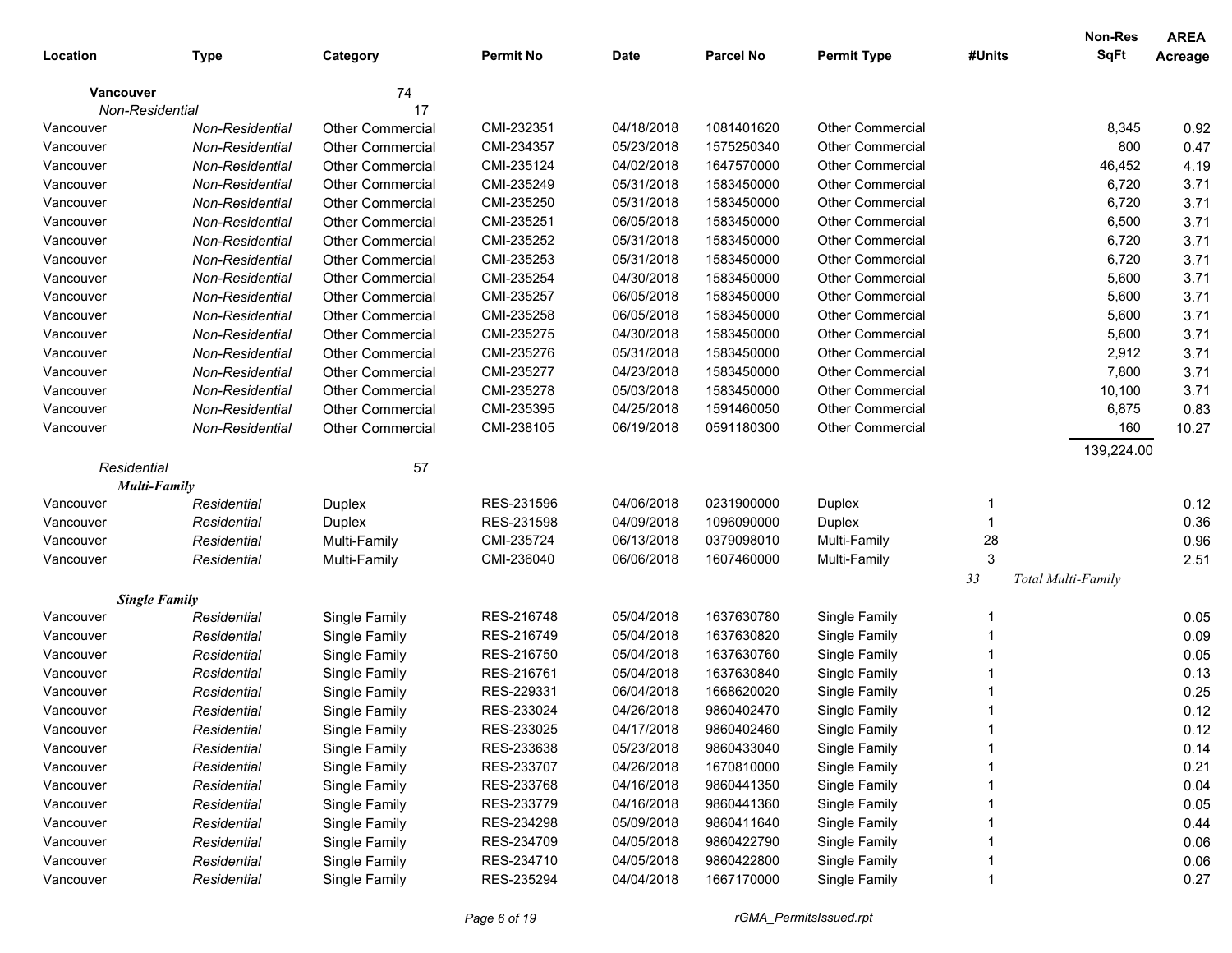|                  |                      |               |                  |             |                  |                    |        | Non-Res     | <b>AREA</b> |
|------------------|----------------------|---------------|------------------|-------------|------------------|--------------------|--------|-------------|-------------|
| Location         | <b>Type</b>          | Category      | <b>Permit No</b> | <b>Date</b> | <b>Parcel No</b> | <b>Permit Type</b> | #Units | <b>SqFt</b> | Acreage     |
| <b>Vancouver</b> |                      | 74            |                  |             |                  |                    |        |             |             |
| Residential      |                      | 57            |                  |             |                  |                    |        |             |             |
|                  | <b>Single Family</b> |               |                  |             |                  |                    |        |             |             |
| Vancouver        | Residential          | Single Family | RES-235632       | 06/04/2018  | 1647860480       | Single Family      |        |             | 0.23        |
| Vancouver        | Residential          | Single Family | RES-236019       | 04/05/2018  | 9860422750       | Single Family      |        |             | 0.06        |
| Vancouver        | Residential          | Single Family | RES-236021       | 04/09/2018  | 9860422760       | Single Family      |        |             | 0.07        |
| Vancouver        | Residential          | Single Family | RES-236022       | 04/12/2018  | 9860422770       | Single Family      |        |             | 0.08        |
| Vancouver        | Residential          | Single Family | RES-236030       | 04/10/2018  | 9860454210       | Single Family      |        |             | 0.07        |
| Vancouver        | Residential          | Single Family | RES-236506       | 04/04/2018  | 1627170000       | Single Family      |        |             | 0.12        |
| Vancouver        | Residential          | Single Family | RES-236748       | 05/30/2018  | 9860441280       | Single Family      |        |             | 0.03        |
| Vancouver        | Residential          | Single Family | RES-236750       | 04/27/2018  | 9860441310       | Single Family      |        |             | 0.06        |
| Vancouver        | Residential          | Single Family | RES-236751       | 04/16/2018  | 9860441330       | Single Family      |        |             | 0.05        |
| Vancouver        | Residential          | Single Family | RES-236752       | 04/27/2018  | 9860441320       | Single Family      |        |             | 0.05        |
| Vancouver        | Residential          | Single Family | RES-236771       | 05/30/2018  | 9860441270       | Single Family      |        |             | 0.07        |
| Vancouver        | Residential          | Single Family | RES-236773       | 06/04/2018  | 9860441300       | Single Family      |        |             | 0.07        |
| Vancouver        | Residential          | Single Family | RES-236777       | 06/04/2018  | 9860441290       | Single Family      |        |             | 0.05        |
| Vancouver        | Residential          | Single Family | RES-236779       | 04/16/2018  | 9860441340       | Single Family      |        |             | 0.05        |
| Vancouver        | Residential          | Single Family | RES-236781       | 06/25/2018  | 9860441250       | Single Family      |        |             | 0.05        |
| Vancouver        | Residential          | Single Family | RES-236804       | 06/18/2018  | 9860441260       | Single Family      |        |             | 0.05        |
| Vancouver        | Residential          | Single Family | RES-237580       | 05/24/2018  | 1138930060       | Single Family      |        |             | 0.25        |
| Vancouver        | Residential          | Single Family | RES-237749       | 04/24/2018  | 9860432690       | Single Family      |        |             | 0.14        |
| Vancouver        | Residential          | Single Family | RES-237870       | 05/01/2018  | 1626780000       | Single Family      |        |             | 0.12        |
| Vancouver        | Residential          | Single Family | RES-238207       | 04/24/2018  | 9860433060       | Single Family      |        |             | 0.14        |
| Vancouver        | Residential          | Single Family | RES-238276       | 04/26/2018  | 9860433050       | Single Family      |        |             | 0.14        |
| Vancouver        | Residential          | Single Family | RES-238406       | 05/24/2018  | 0323400000       | Single Family      |        |             | 0.14        |
| Vancouver        | Residential          | Single Family | RES-238431       | 05/24/2018  | 0323500000       | Single Family      |        |             | 0.11        |
| Vancouver        | Residential          | Single Family | RES-238678       | 05/29/2018  | 1668200200       | Single Family      |        |             | 0.36        |
| Vancouver        | Residential          | Single Family | RES-239085       | 06/19/2018  | 9860432900       | Single Family      |        |             | 0.11        |
| Vancouver        | Residential          | Single Family | RES-239086       | 06/05/2018  | 9860432780       | Single Family      |        |             | 0.14        |
| Vancouver        | Residential          | Single Family | RES-239284       | 05/11/2018  | 9860432740       | Single Family      |        |             | 0.14        |
| Vancouver        | Residential          | Single Family | RES-239455       | 05/25/2018  | 9860431100       | Single Family      |        |             | 0.12        |
| Vancouver        | Residential          | Single Family | RES-239456       | 05/25/2018  | 9860431110       | Single Family      |        |             | 0.12        |
| Vancouver        | Residential          | Single Family | RES-239870       | 06/20/2018  | 1147810300       | Single Family      |        |             | 4.09        |
| Vancouver        | Residential          | Single Family | RES-239883       | 06/19/2018  | 9860433070       | Single Family      |        |             | 0.14        |
| Vancouver        | Residential          | Single Family | RES-240375       | 05/25/2018  | 9860431030       | Single Family      |        |             | 0.10        |
| Vancouver        | Residential          | Single Family | RES-240376       | 05/25/2018  | 9860431080       | Single Family      |        |             | 0.10        |
| Vancouver        | Residential          | Single Family | RES-240580       | 05/23/2018  | 9860432700       | Single Family      |        |             | 0.14        |
| Vancouver        | Residential          | Single Family | RES-240631       | 05/31/2018  | 9860432990       | Single Family      |        |             | 0.15        |
| Vancouver        | Residential          | Single Family | RES-241237       | 05/31/2018  | 9860432750       | Single Family      |        |             | 0.14        |
| Vancouver        | Residential          | Single Family | RES-241506       | 06/19/2018  | 9860432730       | Single Family      |        |             | 0.14        |
| Vancouver        | Residential          | Single Family | RES-242424       | 06/28/2018  | 9860449460       | Single Family      |        |             | 0.06        |

 *53 Total Single Family*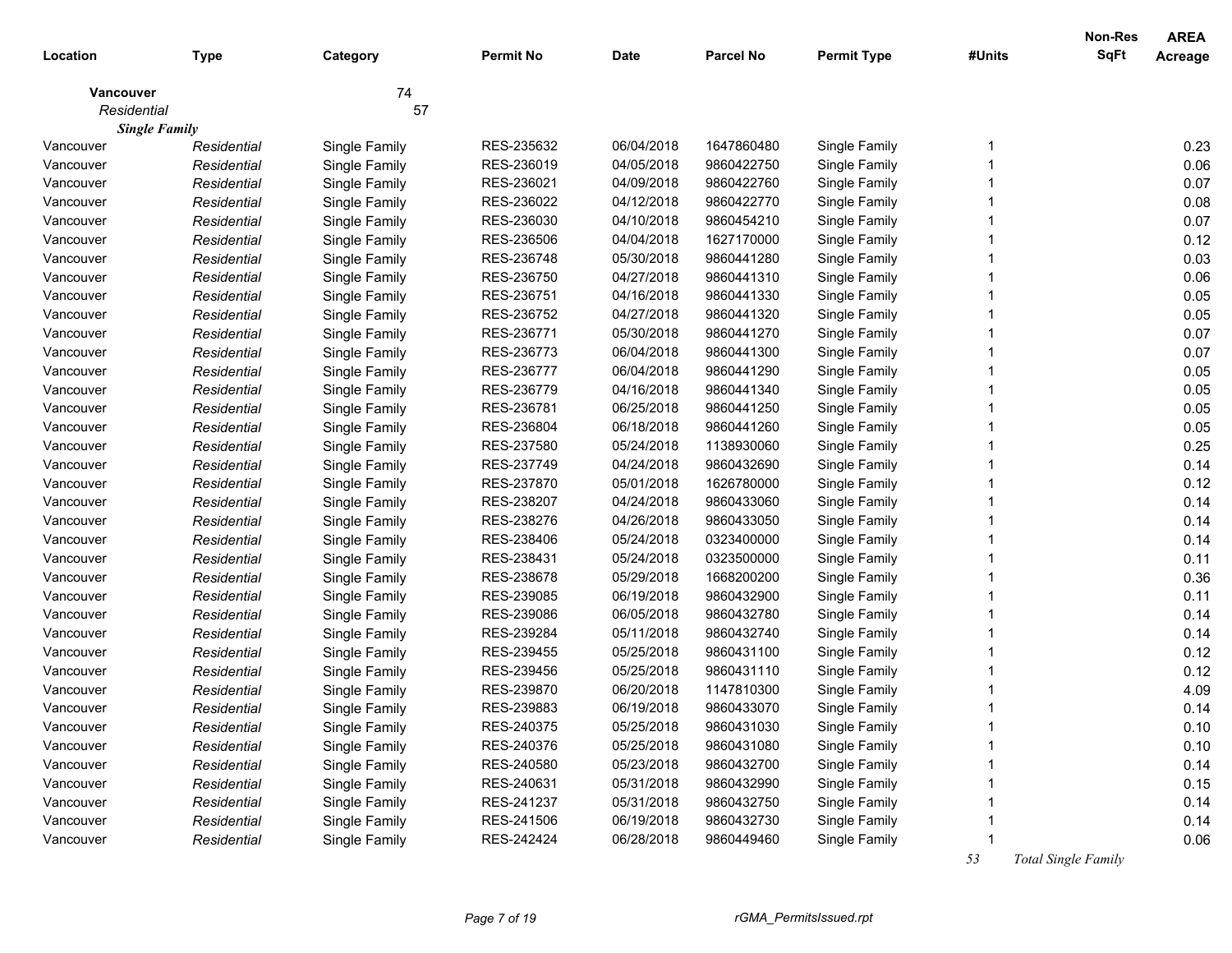| Location                                | <b>Type</b>     | Category                 | <b>Permit No</b> | Date       | <b>Parcel No</b>    | <b>Permit Type</b>       | #Units | <b>Non-Res</b><br><b>SqFt</b> | <b>AREA</b><br>Acreage |
|-----------------------------------------|-----------------|--------------------------|------------------|------------|---------------------|--------------------------|--------|-------------------------------|------------------------|
|                                         |                 |                          |                  |            |                     |                          |        |                               |                        |
|                                         |                 |                          |                  |            | Vancouver Sub Total |                          | 86     | 139,224                       |                        |
| <b>Vancouver UGA</b><br>Non-Residential |                 | 299                      |                  |            |                     |                          |        |                               |                        |
| Vancouver UGA                           | Non-Residential | <b>Commercial Retail</b> | COM2017-00250    | 06/05/2018 | 1584350000          | <b>Commercial Retail</b> |        | 7,730                         | 8.99                   |
| Vancouver UGA                           | Non-Residential | <b>Commercial Retail</b> | COM2017-00251    | 06/05/2018 | 1584350000          | <b>Commercial Retail</b> |        | 557                           | 8.99                   |
| Vancouver UGA                           | Non-Residential | <b>Commercial Retail</b> | COM2017-00358    | 06/14/2018 | 9860432450          | <b>Commercial Retail</b> |        | 4,612                         | 1.02                   |
| Vancouver UGA                           | Non-Residential | <b>Commercial Retail</b> | COM2017-00359    | 06/14/2018 | 9860432450          | <b>Commercial Retail</b> |        | 4,627                         | 1.02                   |
|                                         |                 |                          |                  |            |                     |                          |        | 17,526.00                     |                        |
| Residential                             |                 | 295                      |                  |            |                     |                          |        |                               |                        |
| <b>Multi-Family</b>                     |                 |                          |                  |            |                     |                          |        |                               |                        |
| Vancouver UGA                           | Residential     | Multi-Family             | MFR2017-00005    | 06/21/2018 | 1178950300          | Multi-Family             | 25     |                               | 5.19                   |
|                                         |                 |                          |                  |            |                     |                          | $25\,$ | Total Multi-Family            |                        |
| <b>Single Family</b>                    |                 |                          |                  |            |                     |                          |        |                               |                        |
| Vancouver UGA                           | Residential     | Additions                | RES2017-00670    | 04/26/2018 | 1510540000          | Additions                |        |                               | 0.23                   |
| Vancouver UGA                           | Residential     | Mobile Home              | MBH-2018-00062   | 06/12/2018 | 1057600340          | Mobile Home              |        |                               | 0.35                   |
| Vancouver UGA                           | Residential     | Mobile Home              | MBH-2018-00063   | 05/03/2018 | 1990800000          | Mobile Home              |        |                               | 7.16                   |
| Vancouver UGA                           | Residential     | Mobile Home              | MBH-2018-00064   | 06/12/2018 | 1821880000          | Mobile Home              |        |                               | 1.93                   |
| Vancouver UGA                           | Residential     | Single Family            | ADS-2017-00066   | 04/27/2018 | 1066200000          | Single Family            |        |                               | 0.52                   |
| Vancouver UGA                           | Residential     | Single Family            | ADS-2018-00038   | 05/25/2018 | 1544590120          | Single Family            |        |                               | 0.20                   |
| Vancouver UGA                           | Residential     | Single Family            | ADS-2018-00099   | 05/10/2018 | 1181390500          | Single Family            |        |                               | 0.26                   |
| Vancouver UGA                           | Residential     | Single Family            | ADS-2018-00136   | 06/05/2018 | 0987010040          | Single Family            |        |                               | 0.24                   |
| Vancouver UGA                           | Residential     | Single Family            | ADS-2018-00294   | 06/29/2018 | 1989480000          | Single Family            |        |                               | 1.24                   |
| Vancouver UGA                           | Residential     | Single Family            | NHC-2016-01033   | 04/19/2018 | 9860399180          | Single Family            |        |                               | 0.05                   |
| Vancouver UGA                           | Residential     | Single Family            | NHC-2016-01034   | 04/19/2018 | 9860399190          | Single Family            |        |                               | 0.05                   |
| Vancouver UGA                           | Residential     | Single Family            | NHC-2016-01035   | 04/19/2018 | 9860398960          | Single Family            |        |                               | 0.05                   |
| Vancouver UGA                           | Residential     | Single Family            | NHC-2016-01036   | 04/19/2018 | 9860398970          | Single Family            |        |                               | 0.05                   |
| Vancouver UGA                           | Residential     | Single Family            | NHC-2016-01037   | 04/19/2018 | 9860398840          | Single Family            |        |                               | 0.05                   |
| Vancouver UGA                           | Residential     | Single Family            | NHC-2016-01038   | 04/19/2018 | 9860398850          | Single Family            |        |                               | 0.05                   |
| Vancouver UGA                           | Residential     | Single Family            | NHC-2016-01039   | 04/19/2018 | 9860398860          | Single Family            |        |                               | 0.05                   |
| Vancouver UGA                           | Residential     | Single Family            | NHC-2016-01040   | 04/19/2018 | 9860398870          | Single Family            |        |                               | 0.05                   |
| Vancouver UGA                           | Residential     | Single Family            | NHC-2016-01041   | 04/19/2018 | 9860398940          | Single Family            |        |                               | 0.05                   |
| Vancouver UGA                           | Residential     | Single Family            | NHC-2016-01042   | 04/19/2018 | 9860398950          | Single Family            |        |                               | 0.05                   |
| Vancouver UGA                           | Residential     | Single Family            | NHC-2017-02578   | 06/01/2018 | 9860416250          | Single Family            |        |                               | 0.08                   |
| Vancouver UGA                           | Residential     | Single Family            | NHC-2017-03197   | 04/16/2018 | 9860382930          | Single Family            |        |                               | 0.06                   |
| Vancouver UGA                           | Residential     | Single Family            | NHC-2017-03198   | 04/16/2018 | 9860382940          | Single Family            |        |                               | 0.07                   |
| Vancouver UGA                           | Residential     | Single Family            | NHC-2017-03550   | 04/12/2018 | 9860416480          | Single Family            |        |                               | 0.06                   |
| Vancouver UGA                           | Residential     | Single Family            | NHC-2017-03568   | 04/23/2018 | 9860413430          | Single Family            |        |                               | 0.22                   |
| Vancouver UGA                           | Residential     | Single Family            | NHC-2017-03949   | 04/12/2018 | 9860416470          | Single Family            |        |                               | 0.06                   |
| Vancouver UGA                           | Residential     | Single Family            | NHC-2017-03953   | 06/12/2018 | 9860340740          | Single Family            |        |                               | 0.08                   |
| Vancouver UGA                           | Residential     | Single Family            | NHC-2017-04312   | 04/30/2018 | 9860416600          | Single Family            |        |                               | 0.08                   |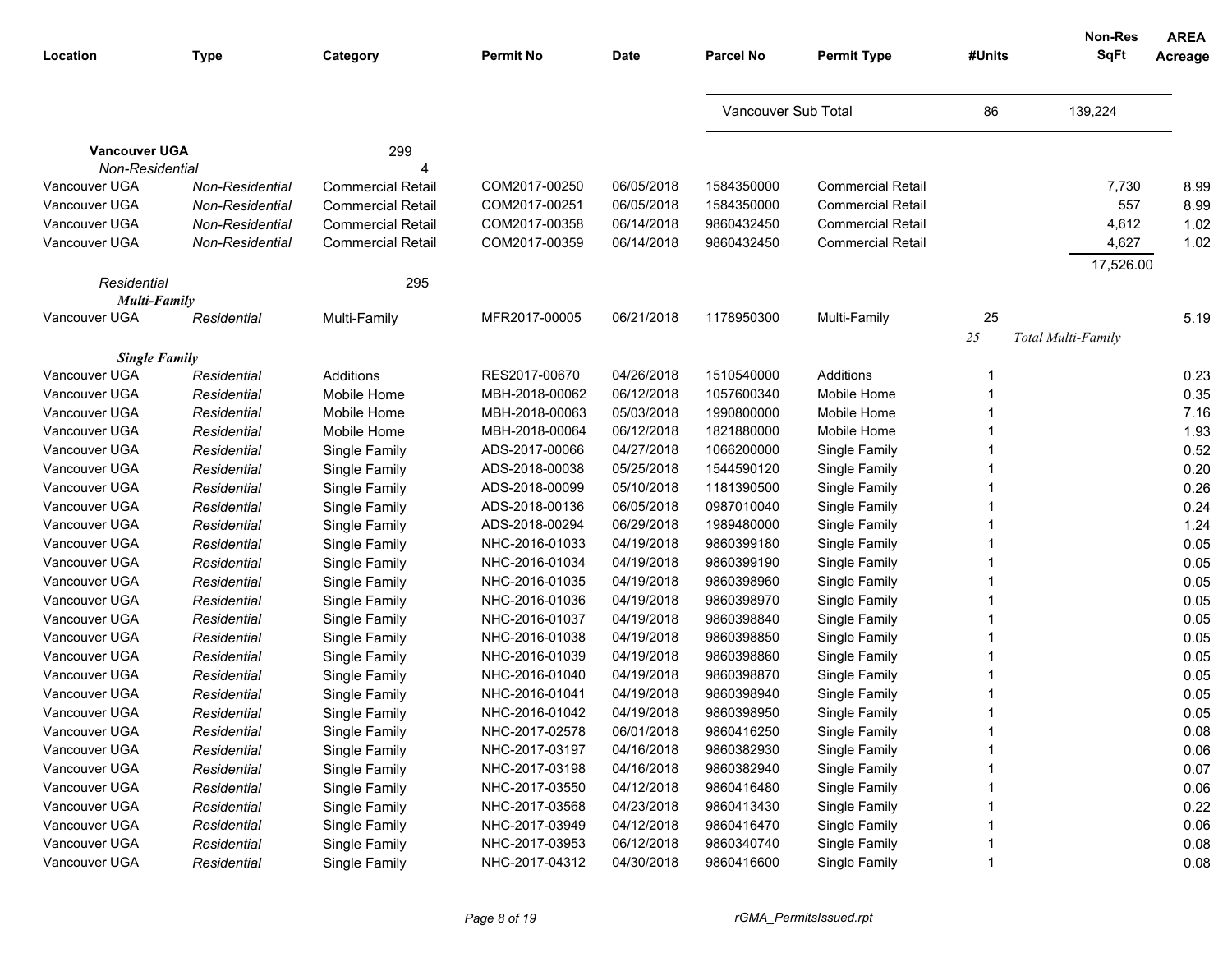|                      |             |               |                |             |                  |                    |        | Non-Res     | <b>AREA</b> |
|----------------------|-------------|---------------|----------------|-------------|------------------|--------------------|--------|-------------|-------------|
| Location             | Type        | Category      | Permit No      | <b>Date</b> | <b>Parcel No</b> | <b>Permit Type</b> | #Units | <b>SqFt</b> | Acreage     |
| <b>Vancouver UGA</b> |             | 299           |                |             |                  |                    |        |             |             |
| Residential          |             | 295           |                |             |                  |                    |        |             |             |
| <b>Single Family</b> |             |               |                |             |                  |                    |        |             |             |
| Vancouver UGA        | Residential | Single Family | NHC-2017-04401 | 04/26/2018  | 9860383560       | Single Family      |        |             | 0.06        |
| Vancouver UGA        | Residential | Single Family | NHC-2017-04402 | 04/26/2018  | 9860383570       | Single Family      |        |             | 0.04        |
| Vancouver UGA        | Residential | Single Family | NHC-2017-04403 | 04/26/2018  | 9860383580       | Single Family      |        |             | 0.06        |
| Vancouver UGA        | Residential | Single Family | NHC-2017-04404 | 06/27/2018  | 9860383590       | Single Family      |        |             | 0.06        |
| Vancouver UGA        | Residential | Single Family | NHC-2017-04405 | 06/27/2018  | 9860383600       | Single Family      |        |             | 0.06        |
| Vancouver UGA        | Residential | Single Family | NHC-2017-04612 | 06/27/2018  | 9860383610       | Single Family      |        |             | 0.06        |
| Vancouver UGA        | Residential | Single Family | NHC-2017-04613 | 06/27/2018  | 9860383620       | Single Family      |        |             | 0.05        |
| Vancouver UGA        | Residential | Single Family | NHC-2017-04614 | 06/27/2018  | 9860383630       | Single Family      |        |             | 0.06        |
| Vancouver UGA        | Residential | Single Family | NHC-2017-05096 | 04/16/2018  | 9860383940       | Single Family      |        |             | 0.05        |
| Vancouver UGA        | Residential | Single Family | NHC-2017-05097 | 04/16/2018  | 9860383950       | Single Family      |        |             | 0.04        |
| Vancouver UGA        | Residential | Single Family | NHC-2017-05099 | 04/16/2018  | 9860383960       | Single Family      |        |             | 0.04        |
| Vancouver UGA        | Residential | Single Family | NHC-2017-05100 | 04/16/2018  | 9860383970       | Single Family      |        |             | 0.05        |
| Vancouver UGA        | Residential | Single Family | NHC-2017-05209 | 04/09/2018  | 9860412740       | Single Family      |        |             | 0.26        |
| Vancouver UGA        | Residential | Single Family | NHC-2017-05242 | 05/16/2018  | 9860383340       | Single Family      |        |             | 0.07        |
| Vancouver UGA        | Residential | Single Family | NHC-2017-05243 | 05/16/2018  | 9860383350       | Single Family      |        |             | 0.05        |
| Vancouver UGA        | Residential | Single Family | NHC-2017-05244 | 05/16/2018  | 9860383360       | Single Family      |        |             | 0.06        |
| Vancouver UGA        | Residential | Single Family | NHC-2017-05624 | 05/24/2018  | 9860412750       | Single Family      |        |             | 0.14        |
| Vancouver UGA        | Residential | Single Family | NHC-2017-05768 | 05/23/2018  | 9860413040       | Single Family      |        |             | 0.18        |
| Vancouver UGA        | Residential | Single Family | NHC-2017-05822 | 04/05/2018  | 9860412230       | Single Family      |        |             | 0.14        |
| Vancouver UGA        | Residential | Single Family | NHC-2017-05946 | 04/05/2018  | 9860412220       | Single Family      |        |             | 0.15        |
| Vancouver UGA        | Residential | Single Family | NHC-2017-05969 | 04/27/2018  | 9860412250       | Single Family      |        |             | 0.14        |
| Vancouver UGA        | Residential | Single Family | NHC-2017-06088 | 05/07/2018  | 9860412270       | Single Family      |        |             | 0.14        |
| Vancouver UGA        | Residential | Single Family | NHC-2017-06089 | 04/03/2018  | 9860408430       | Single Family      |        |             | 0.13        |
| Vancouver UGA        | Residential | Single Family | NHC-2017-06111 | 05/07/2018  | 9860412300       | Single Family      |        |             | 0.14        |
| Vancouver UGA        | Residential | Single Family | NHC-2017-06180 | 04/11/2018  | 9860435590       | Single Family      |        |             | 0.07        |
| Vancouver UGA        | Residential | Single Family | NHC-2017-06238 | 04/27/2018  | 9860412240       | Single Family      |        |             | 0.14        |
| Vancouver UGA        | Residential | Single Family | NHC-2017-06277 | 04/27/2018  | 9860412330       | Single Family      |        |             | 0.13        |
| Vancouver UGA        | Residential | Single Family | NHC-2017-06278 | 04/27/2018  | 9860412340       | Single Family      |        |             | 0.14        |
| Vancouver UGA        | Residential | Single Family | NHC-2018-00033 | 05/17/2018  | 9860396120       | Single Family      |        |             | 0.26        |
| Vancouver UGA        | Residential | Single Family | NHC-2018-00034 | 04/06/2018  | 9860432160       | Single Family      |        |             | 0.06        |
| Vancouver UGA        | Residential | Single Family | NHC-2018-00035 | 04/06/2018  | 9860432170       | Single Family      |        |             | 0.05        |
| Vancouver UGA        | Residential | Single Family | NHC-2018-00038 | 04/06/2018  | 9860432180       | Single Family      |        |             | 0.05        |
| Vancouver UGA        | Residential | Single Family | NHC-2018-00039 | 04/06/2018  | 9860432190       | Single Family      |        |             | 0.05        |
| Vancouver UGA        | Residential | Single Family | NHC-2018-00043 | 04/17/2018  | 9860377100       | Single Family      |        |             | 0.12        |
| Vancouver UGA        | Residential | Single Family | NHC-2018-00076 | 05/08/2018  | 9860430150       | Single Family      |        |             | 0.37        |
| Vancouver UGA        | Residential | Single Family | NHC-2018-00087 | 04/05/2018  | 9860408420       | Single Family      |        |             | 0.13        |
| Vancouver UGA        | Residential | Single Family | NHC-2018-00105 | 04/19/2018  | 9860436620       | Single Family      |        |             | 0.08        |
| Vancouver UGA        | Residential | Single Family | NHC-2018-00110 | 04/11/2018  | 9860436610       | Single Family      |        |             | 0.08        |
| Vancouver UGA        | Residential | Single Family | NHC-2018-00277 | 04/11/2018  | 9860435570       | Single Family      |        |             | 0.07        |
| Vancouver UGA        | Residential | Single Family | NHC-2018-00292 | 05/31/2018  | 1821550050       | Single Family      |        |             | 16.96       |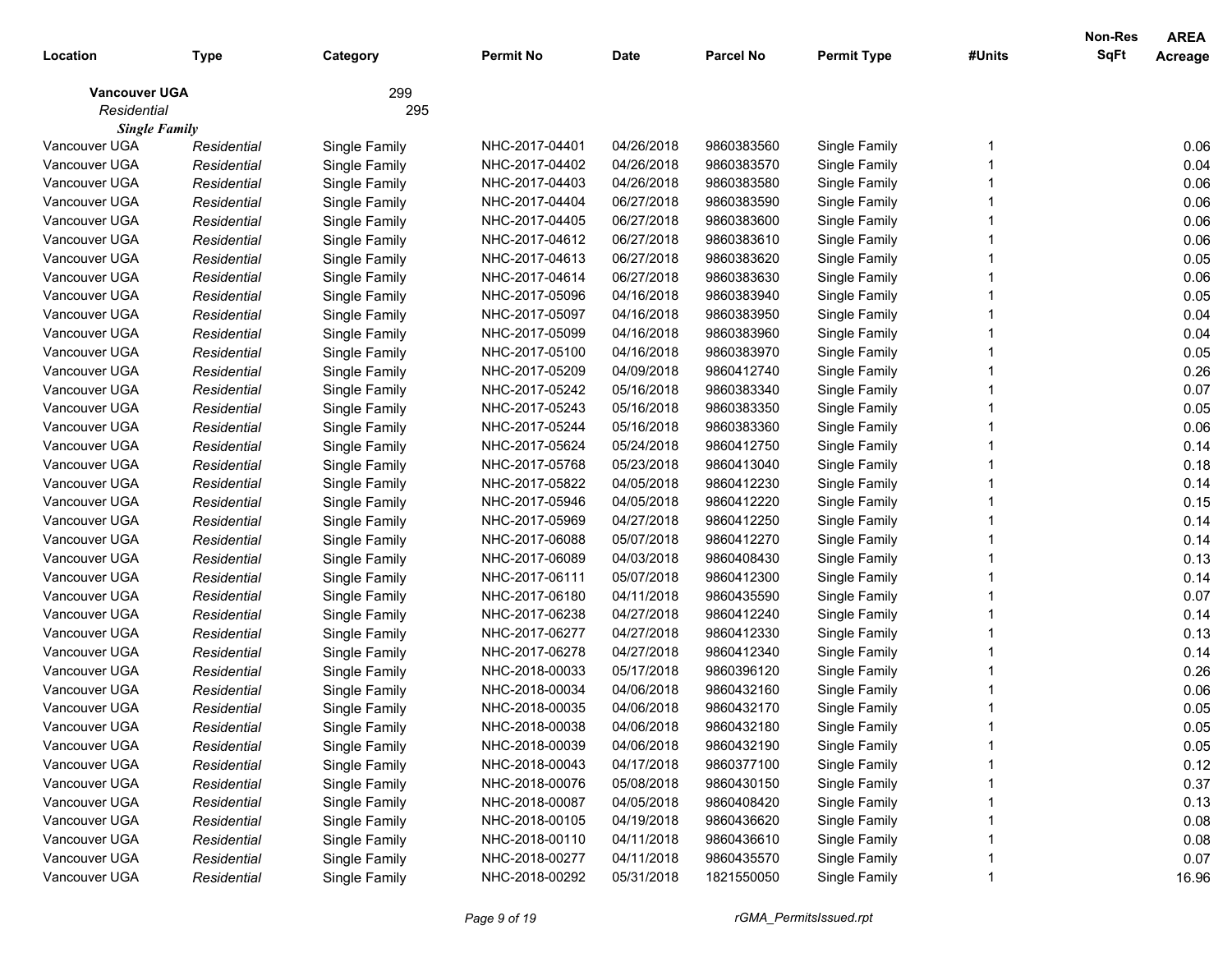|                      |             |               |                |             |                  |                    |        | Non-Res     | <b>AREA</b> |
|----------------------|-------------|---------------|----------------|-------------|------------------|--------------------|--------|-------------|-------------|
| Location             | Type        | Category      | Permit No      | <b>Date</b> | <b>Parcel No</b> | <b>Permit Type</b> | #Units | <b>SqFt</b> | Acreage     |
| <b>Vancouver UGA</b> |             | 299           |                |             |                  |                    |        |             |             |
| Residential          |             | 295           |                |             |                  |                    |        |             |             |
| <b>Single Family</b> |             |               |                |             |                  |                    |        |             |             |
| Vancouver UGA        | Residential | Single Family | NHC-2018-00304 | 05/02/2018  | 9860436390       | Single Family      |        |             | 0.15        |
| Vancouver UGA        | Residential | Single Family | NHC-2018-00305 | 04/25/2018  | 9860436400       | Single Family      |        |             | 0.16        |
| Vancouver UGA        | Residential | Single Family | NHC-2018-00324 | 04/09/2018  | 9860412280       | Single Family      |        |             | 0.11        |
| Vancouver UGA        | Residential | Single Family | NHC-2018-00332 | 04/05/2018  | 9860412290       | Single Family      |        |             | 0.14        |
| Vancouver UGA        | Residential | Single Family | NHC-2018-00334 | 06/25/2018  | 9860432280       | Single Family      |        |             | 0.07        |
| Vancouver UGA        | Residential | Single Family | NHC-2018-00340 | 05/11/2018  | 9860377260       | Single Family      |        |             | 0.09        |
| Vancouver UGA        | Residential | Single Family | NHC-2018-00342 | 06/06/2018  | 9860432200       | Single Family      |        |             | 0.05        |
| Vancouver UGA        | Residential | Single Family | NHC-2018-00351 | 06/06/2018  | 9860432210       | Single Family      |        |             | 0.05        |
| Vancouver UGA        | Residential | Single Family | NHC-2018-00359 | 06/06/2018  | 9860432220       | Single Family      |        |             | 0.09        |
| Vancouver UGA        | Residential | Single Family | NHC-2018-00364 | 06/14/2018  | 9860436640       | Single Family      |        |             | 0.10        |
| Vancouver UGA        | Residential | Single Family | NHC-2018-00371 | 04/13/2018  | 9860395900       | Single Family      |        |             | 0.17        |
| Vancouver UGA        | Residential | Single Family | NHC-2018-00372 | 04/13/2018  | 9860395950       | Single Family      |        |             | 0.11        |
| Vancouver UGA        | Residential | Single Family | NHC-2018-00376 | 04/19/2018  | 9860381580       | Single Family      |        |             | 0.14        |
| Vancouver UGA        | Residential | Single Family | NHC-2018-00384 | 04/10/2018  | 9860401240       | Single Family      |        |             | 0.10        |
| Vancouver UGA        | Residential | Single Family | NHC-2018-00427 | 04/16/2018  | 9860401700       | Single Family      |        |             | 0.11        |
| Vancouver UGA        | Residential | Single Family | NHC-2018-00429 | 06/25/2018  | 9860432290       | Single Family      |        |             | 0.07        |
| Vancouver UGA        | Residential | Single Family | NHC-2018-00431 | 05/02/2018  | 9860413340       | Single Family      |        |             | 0.23        |
| Vancouver UGA        | Residential | Single Family | NHC-2018-00435 | 04/13/2018  | 9860382850       | Single Family      |        |             | 0.06        |
| Vancouver UGA        | Residential | Single Family | NHC-2018-00436 | 04/13/2018  | 9860382860       | Single Family      |        |             | 0.04        |
| Vancouver UGA        | Residential | Single Family | NHC-2018-00437 | 04/13/2018  | 9860382870       | Single Family      |        |             | 0.04        |
| Vancouver UGA        | Residential | Single Family | NHC-2018-00438 | 04/13/2018  | 9860382880       | Single Family      |        |             | 0.06        |
| Vancouver UGA        | Residential | Single Family | NHC-2018-00465 | 04/17/2018  | 9860395960       | Single Family      |        |             | 0.11        |
| Vancouver UGA        | Residential | Single Family | NHC-2018-00472 | 06/22/2018  | 9860381850       | Single Family      |        |             | 0.28        |
| Vancouver UGA        | Residential | Single Family | NHC-2018-00485 | 05/08/2018  | 9860403730       | Single Family      |        |             | 0.18        |
| Vancouver UGA        | Residential | Single Family | NHC-2018-00489 | 05/08/2018  | 9860403740       | Single Family      |        |             | 0.21        |
| Vancouver UGA        | Residential | Single Family | NHC-2018-00506 | 04/09/2018  | 9860413300       | Single Family      |        |             | 0.28        |
| Vancouver UGA        | Residential | Single Family | NHC-2018-00517 | 05/15/2018  | 9860401970       | Single Family      |        |             | 0.20        |
| Vancouver UGA        | Residential | Single Family | NHC-2018-00524 | 05/21/2018  | 9860428760       | Single Family      |        |             | 0.23        |
| Vancouver UGA        | Residential | Single Family | NHC-2018-00546 | 04/30/2018  | 9860409300       | Single Family      |        |             | 0.18        |
| Vancouver UGA        | Residential | Single Family | NHC-2018-00551 | 04/16/2018  | 1863280000       | Single Family      |        |             | 0.30        |
| Vancouver UGA        | Residential | Single Family | NHC-2018-00552 | 04/02/2018  | 9860406570       | Single Family      |        |             | 0.18        |
| Vancouver UGA        | Residential | Single Family | NHC-2018-00565 | 05/07/2018  | 9860377650       | Single Family      |        |             | 0.07        |
| Vancouver UGA        | Residential | Single Family | NHC-2018-00591 | 05/17/2018  | 1568680150       | Single Family      |        |             | 0.54        |
| Vancouver UGA        | Residential | Single Family | NHC-2018-00600 | 06/20/2018  | 9860432230       | Single Family      |        |             | 0.09        |
| Vancouver UGA        | Residential | Single Family | NHC-2018-00601 | 06/20/2018  | 9860432240       | Single Family      |        |             | 0.05        |
| Vancouver UGA        | Residential | Single Family | NHC-2018-00602 | 06/20/2018  | 9860432250       | Single Family      |        |             | 0.05        |
| Vancouver UGA        | Residential | Single Family | NHC-2018-00603 | 06/20/2018  | 9860432260       | Single Family      |        |             | 0.05        |
| Vancouver UGA        | Residential | Single Family | NHC-2018-00604 | 06/20/2018  | 9860432270       | Single Family      |        |             | 0.06        |
| Vancouver UGA        | Residential | Single Family | NHC-2018-00610 | 04/26/2018  | 9860400240       | Single Family      |        |             | 0.13        |
| Vancouver UGA        | Residential | Single Family | NHC-2018-00636 | 05/10/2018  | 9860377390       | Single Family      |        |             | 0.14        |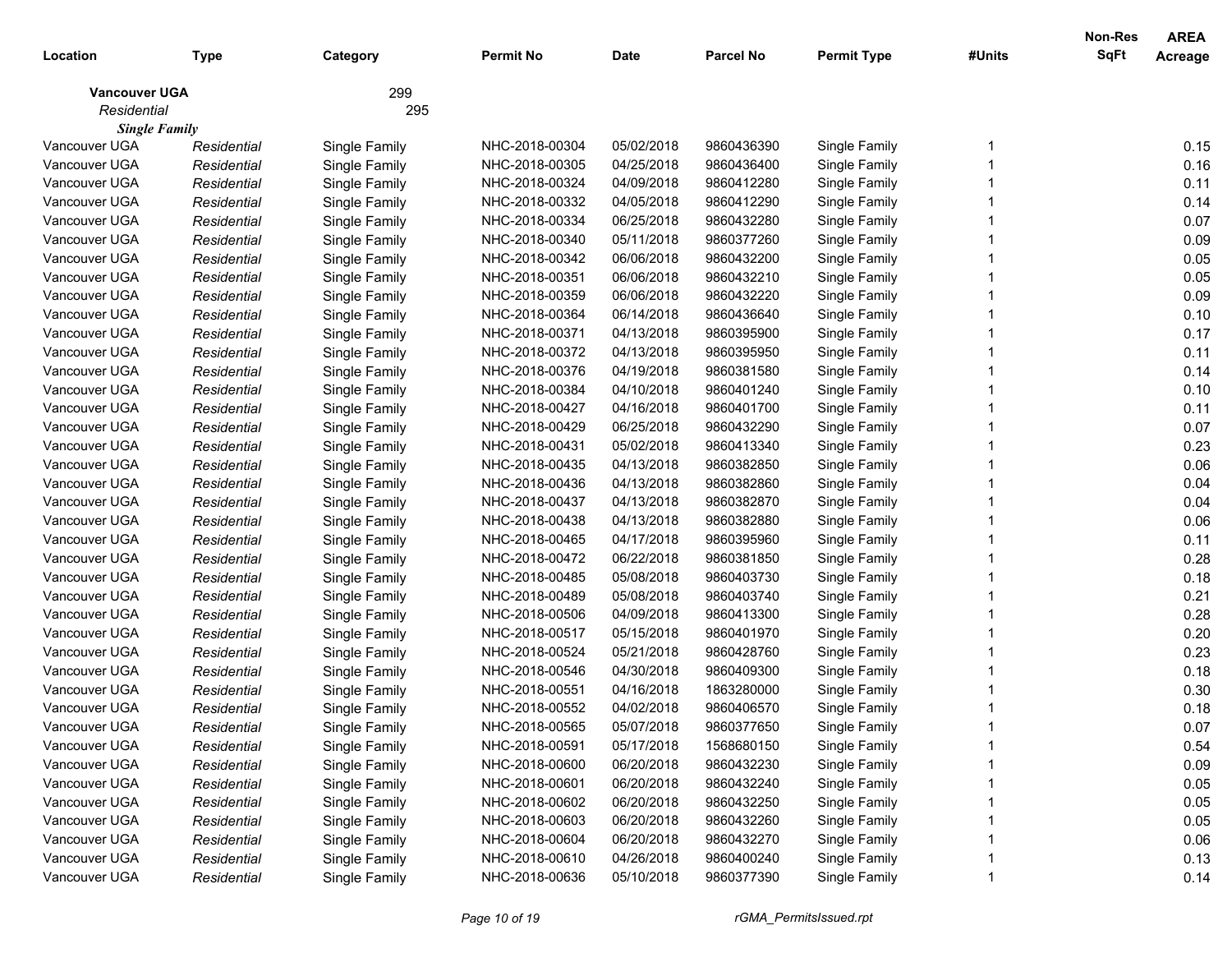|                      |             |               |                |             |                  |                    |        | Non-Res     | <b>AREA</b> |
|----------------------|-------------|---------------|----------------|-------------|------------------|--------------------|--------|-------------|-------------|
| Location             | Type        | Category      | Permit No      | <b>Date</b> | <b>Parcel No</b> | <b>Permit Type</b> | #Units | <b>SqFt</b> | Acreage     |
| <b>Vancouver UGA</b> |             | 299           |                |             |                  |                    |        |             |             |
| Residential          |             | 295           |                |             |                  |                    |        |             |             |
| <b>Single Family</b> |             |               |                |             |                  |                    |        |             |             |
| Vancouver UGA        | Residential | Single Family | NHC-2018-00648 | 05/18/2018  | 9860401530       | Single Family      |        |             | 0.12        |
| Vancouver UGA        | Residential | Single Family | NHC-2018-00650 | 05/11/2018  | 9860413030       | Single Family      |        |             | 0.24        |
| Vancouver UGA        | Residential | Single Family | NHC-2018-00651 | 04/09/2018  | 9860428840       | Single Family      |        |             | 0.17        |
| Vancouver UGA        | Residential | Single Family | NHC-2018-00662 | 04/11/2018  | 9860436600       | Single Family      |        |             | 0.12        |
| Vancouver UGA        | Residential | Single Family | NHC-2018-00665 | 05/16/2018  | 9860416580       | Single Family      |        |             | 0.07        |
| Vancouver UGA        | Residential | Single Family | NHC-2018-00667 | 05/16/2018  | 9860416570       | Single Family      |        |             | 0.08        |
| Vancouver UGA        | Residential | Single Family | NHC-2018-00668 | 04/06/2018  | 9860421630       | Single Family      |        |             | 0.28        |
| Vancouver UGA        | Residential | Single Family | NHC-2018-00671 | 06/27/2018  | 9860412760       | Single Family      |        |             | 0.16        |
| Vancouver UGA        | Residential | Single Family | NHC-2018-00674 | 04/23/2018  | 9860412700       | Single Family      |        |             | 0.15        |
| Vancouver UGA        | Residential | Single Family | NHC-2018-00675 | 04/23/2018  | 9860412690       | Single Family      |        |             | 0.15        |
| Vancouver UGA        | Residential | Single Family | NHC-2018-00677 | 04/03/2018  | 9860421910       | Single Family      |        |             | 0.23        |
| Vancouver UGA        | Residential | Single Family | NHC-2018-00681 | 06/01/2018  | 9860416560       | Single Family      |        |             | 0.07        |
| Vancouver UGA        | Residential | Single Family | NHC-2018-00684 | 04/02/2018  | 9860419450       | Single Family      |        |             | 0.17        |
| Vancouver UGA        | Residential | Single Family | NHC-2018-00689 | 04/11/2018  | 9860416530       | Single Family      |        |             | 0.08        |
| Vancouver UGA        | Residential | Single Family | NHC-2018-00692 | 04/11/2018  | 9860448770       | Single Family      |        |             | 0.34        |
| Vancouver UGA        | Residential | Single Family | NHC-2018-00694 | 04/16/2018  | 9860416520       | Single Family      |        |             | 0.07        |
| Vancouver UGA        | Residential | Single Family | NHC-2018-00696 | 05/21/2018  | 9860401550       | Single Family      |        |             | 0.13        |
| Vancouver UGA        | Residential | Single Family | NHC-2018-00710 | 04/12/2018  | 9860440850       | Single Family      |        |             | 0.23        |
| Vancouver UGA        | Residential | Single Family | NHC-2018-00730 | 04/17/2018  | 9860395910       | Single Family      |        |             | 0.28        |
| Vancouver UGA        | Residential | Single Family | NHC-2018-00738 | 04/12/2018  | 9860419610       | Single Family      |        |             | 0.17        |
| Vancouver UGA        | Residential | Single Family | NHC-2018-00741 | 05/30/2018  | 9860406890       | Single Family      |        |             | 0.17        |
| Vancouver UGA        | Residential | Single Family | NHC-2018-00742 | 04/06/2018  | 9860421640       | Single Family      |        |             | 0.28        |
| Vancouver UGA        | Residential | Single Family | NHC-2018-00748 | 04/18/2018  | 9860395920       | Single Family      |        |             | 0.11        |
| Vancouver UGA        | Residential | Single Family | NHC-2018-00751 | 04/06/2018  | 9860419080       | Single Family      |        |             | 0.12        |
| Vancouver UGA        | Residential | Single Family | NHC-2018-00753 | 04/03/2018  | 9860433410       | Single Family      |        |             | 0.12        |
| Vancouver UGA        | Residential | Single Family | NHC-2018-00756 | 05/09/2018  | 9860377990       | Single Family      |        |             | 0.06        |
| Vancouver UGA        | Residential | Single Family | NHC-2018-00768 | 04/03/2018  | 9860436350       | Single Family      |        |             | 0.12        |
| Vancouver UGA        | Residential | Single Family | NHC-2018-00769 | 05/18/2018  | 9860401510       | Single Family      |        |             | 0.14        |
| Vancouver UGA        | Residential | Single Family | NHC-2018-00782 | 04/02/2018  | 9860400320       | Single Family      |        |             | 0.11        |
| Vancouver UGA        | Residential | Single Family | NHC-2018-00784 | 04/10/2018  | 9860435890       | Single Family      |        |             | 0.17        |
| Vancouver UGA        | Residential | Single Family | NHC-2018-00800 | 05/18/2018  | 9860373620       | Single Family      |        |             | 0.33        |
| Vancouver UGA        | Residential | Single Family | NHC-2018-00803 | 06/15/2018  | 9860401540       | Single Family      |        |             | 0.13        |
| Vancouver UGA        | Residential | Single Family | NHC-2018-00805 | 05/18/2018  | 9860401460       | Single Family      |        |             | 0.10        |
| Vancouver UGA        | Residential | Single Family | NHC-2018-00807 | 04/18/2018  | 9860440740       | Single Family      |        |             | 0.08        |
| Vancouver UGA        | Residential | Single Family | NHC-2018-00811 | 05/29/2018  | 9860384810       | Single Family      |        |             | 0.29        |
| Vancouver UGA        | Residential | Single Family | NHC-2018-00820 | 04/18/2018  | 9860436440       | Single Family      |        |             | 0.12        |
| Vancouver UGA        | Residential | Single Family | NHC-2018-00821 | 04/18/2018  | 9860395930       | Single Family      |        |             | 0.11        |
| Vancouver UGA        | Residential | Single Family | NHC-2018-00834 | 04/30/2018  | 9860408860       | Single Family      |        |             | 0.16        |
| Vancouver UGA        | Residential | Single Family | NHC-2018-00850 | 04/16/2018  | 9860382820       | Single Family      |        |             | 0.06        |
| Vancouver UGA        | Residential | Single Family | NHC-2018-00851 | 04/16/2018  | 9860382830       | Single Family      |        |             | 0.04        |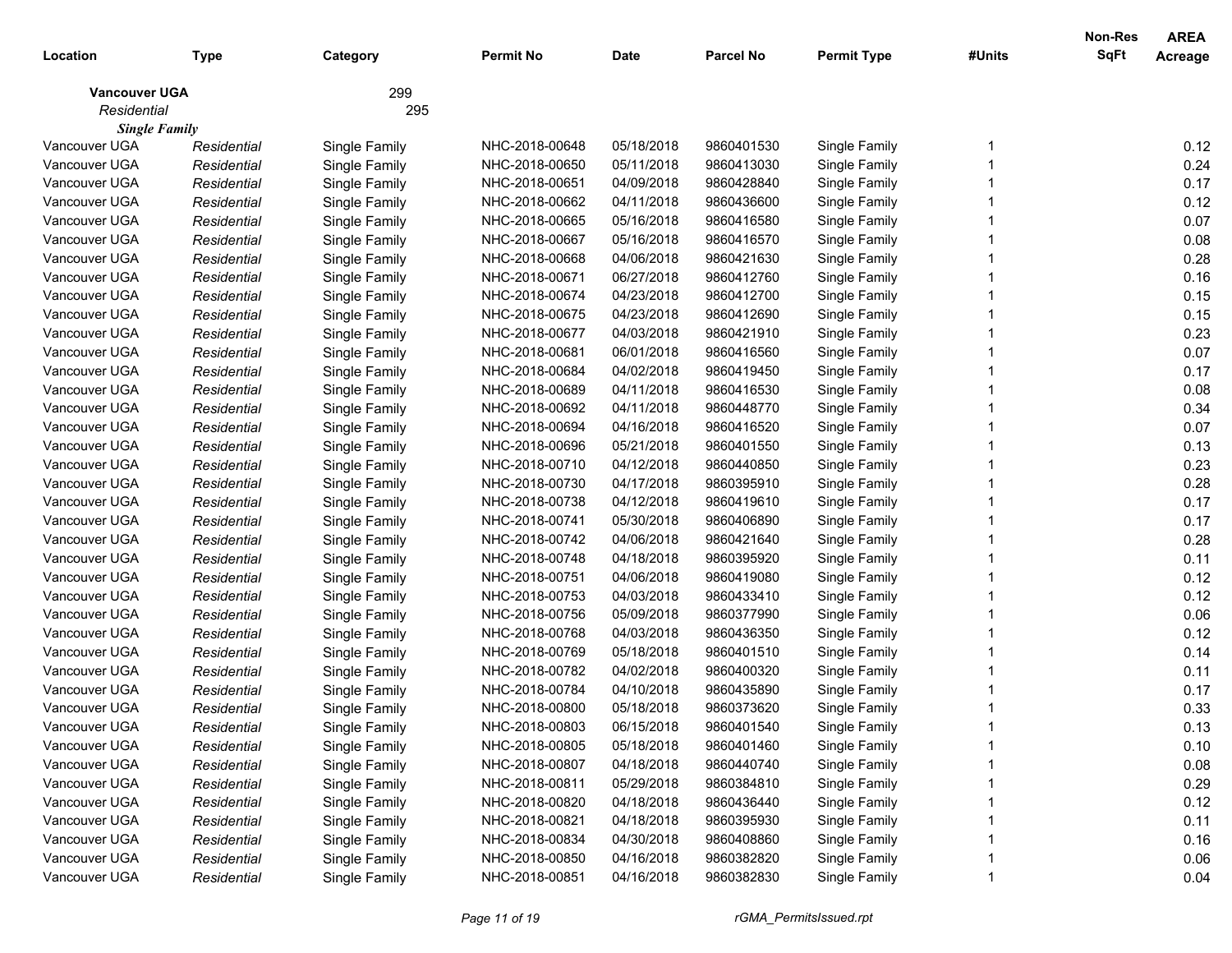|                      |             |               |                |             |                  |                    |        | Non-Res     | <b>AREA</b> |
|----------------------|-------------|---------------|----------------|-------------|------------------|--------------------|--------|-------------|-------------|
| Location             | Type        | Category      | Permit No      | <b>Date</b> | <b>Parcel No</b> | <b>Permit Type</b> | #Units | <b>SqFt</b> | Acreage     |
| <b>Vancouver UGA</b> |             | 299           |                |             |                  |                    |        |             |             |
| Residential          |             | 295           |                |             |                  |                    |        |             |             |
| <b>Single Family</b> |             |               |                |             |                  |                    |        |             |             |
| Vancouver UGA        | Residential | Single Family | NHC-2018-00852 | 04/16/2018  | 9860382840       | Single Family      |        |             | 0.06        |
| Vancouver UGA        | Residential | Single Family | NHC-2018-00857 | 04/16/2018  | 9860377630       | Single Family      |        |             | 0.07        |
| Vancouver UGA        | Residential | Single Family | NHC-2018-00858 | 04/09/2018  | 9860377930       | Single Family      |        |             | 0.07        |
| Vancouver UGA        | Residential | Single Family | NHC-2018-00859 | 04/16/2018  | 9860392730       | Single Family      |        |             | 0.14        |
| Vancouver UGA        | Residential | Single Family | NHC-2018-00860 | 04/17/2018  | 9860419140       | Single Family      |        |             | 0.12        |
| Vancouver UGA        | Residential | Single Family | NHC-2018-00867 | 05/01/2018  | 9860419510       | Single Family      |        |             | 0.17        |
| Vancouver UGA        | Residential | Single Family | NHC-2018-00874 | 04/18/2018  | 9860431500       | Single Family      |        |             | 0.19        |
| Vancouver UGA        | Residential | Single Family | NHC-2018-00883 | 06/15/2018  | 9860401560       | Single Family      |        |             | 0.10        |
| Vancouver UGA        | Residential | Single Family | NHC-2018-00896 | 04/16/2018  | 9860421930       | Single Family      |        |             | 0.23        |
| Vancouver UGA        | Residential | Single Family | NHC-2018-00897 | 04/20/2018  | 9860421660       | Single Family      |        |             | 0.36        |
| Vancouver UGA        | Residential | Single Family | NHC-2018-00898 | 05/25/2018  | 9860408410       | Single Family      |        |             | 0.13        |
| Vancouver UGA        | Residential | Single Family | NHC-2018-00899 | 04/11/2018  | 9860421920       | Single Family      |        |             | 0.24        |
| Vancouver UGA        | Residential | Single Family | NHC-2018-00900 | 06/13/2018  | 9860377090       | Single Family      |        |             | 0.11        |
| Vancouver UGA        | Residential | Single Family | NHC-2018-00910 | 04/18/2018  | 9860440870       | Single Family      |        |             | 0.08        |
| Vancouver UGA        | Residential | Single Family | NHC-2018-00911 | 04/18/2018  | 9860440880       | Single Family      |        |             | 0.08        |
| Vancouver UGA        | Residential | Single Family | NHC-2018-00912 | 04/18/2018  | 9860440790       | Single Family      |        |             | 0.09        |
| Vancouver UGA        | Residential | Single Family | NHC-2018-00913 | 04/18/2018  | 9860440810       | Single Family      |        |             | 0.09        |
| Vancouver UGA        | Residential | Single Family | NHC-2018-00915 | 04/20/2018  | 9860421650       | Single Family      |        |             | 0.25        |
| Vancouver UGA        | Residential | Single Family | NHC-2018-00917 | 04/26/2018  | 9860400190       | Single Family      |        |             | 0.11        |
| Vancouver UGA        | Residential | Single Family | NHC-2018-00930 | 05/23/2018  | 9860423700       | Single Family      |        |             | 0.10        |
| Vancouver UGA        | Residential | Single Family | NHC-2018-00934 | 04/30/2018  | 9860421950       | Single Family      |        |             | 0.28        |
| Vancouver UGA        | Residential | Single Family | NHC-2018-00935 | 04/30/2018  | 9860421960       | Single Family      |        |             | 0.26        |
| Vancouver UGA        | Residential | Single Family | NHC-2018-00940 | 06/07/2018  | 9860413190       | Single Family      |        |             | 0.23        |
| Vancouver UGA        | Residential | Single Family | NHC-2018-00941 | 04/25/2018  | 9860406180       | Single Family      |        |             | 0.15        |
| Vancouver UGA        | Residential | Single Family | NHC-2018-00942 | 04/25/2018  | 9860406730       | Single Family      |        |             | 0.18        |
| Vancouver UGA        | Residential | Single Family | NHC-2018-00948 | 06/22/2018  | 9860299950       | Single Family      |        |             | 0.12        |
| Vancouver UGA        | Residential | Single Family | NHC-2018-00950 | 04/20/2018  | 9860433190       | Single Family      |        |             | 0.13        |
| Vancouver UGA        | Residential | Single Family | NHC-2018-00954 | 06/14/2018  | 9860384800       | Single Family      |        |             | 0.28        |
| Vancouver UGA        | Residential | Single Family | NHC-2018-00959 | 04/20/2018  | 9860421870       | Single Family      |        |             | 0.32        |
| Vancouver UGA        | Residential | Single Family | NHC-2018-00960 | 04/20/2018  | 9860421940       | Single Family      |        |             | 0.24        |
| Vancouver UGA        | Residential | Single Family | NHC-2018-00974 | 06/07/2018  | 9860382950       | Single Family      |        |             | 0.07        |
| Vancouver UGA        | Residential | Single Family | NHC-2018-00976 | 06/07/2018  | 9860382960       | Single Family      |        |             | 0.06        |
| Vancouver UGA        | Residential | Single Family | NHC-2018-00977 | 05/04/2018  | 9860421860       | Single Family      |        |             | 0.29        |
| Vancouver UGA        | Residential | Single Family | NHC-2018-00979 | 05/04/2018  | 9860421850       | Single Family      |        |             | 0.24        |
| Vancouver UGA        | Residential | Single Family | NHC-2018-00982 | 05/03/2018  | 9860428850       | Single Family      |        |             | 0.17        |
| Vancouver UGA        | Residential | Single Family | NHC-2018-00983 | 04/20/2018  | 9860433210       | Single Family      |        |             | 0.15        |
| Vancouver UGA        | Residential | Single Family | NHC-2018-00984 | 06/06/2018  | 9860406880       | Single Family      |        |             | 0.17        |
| Vancouver UGA        | Residential | Single Family | NHC-2018-00986 | 06/07/2018  | 9860384010       | Single Family      |        |             | 0.05        |
| Vancouver UGA        | Residential | Single Family | NHC-2018-00987 | 06/07/2018  | 9860384020       | Single Family      |        |             | 0.05        |
| Vancouver UGA        | Residential | Single Family | NHC-2018-00994 | 05/21/2018  | 9860421880       | Single Family      |        |             | 0.34        |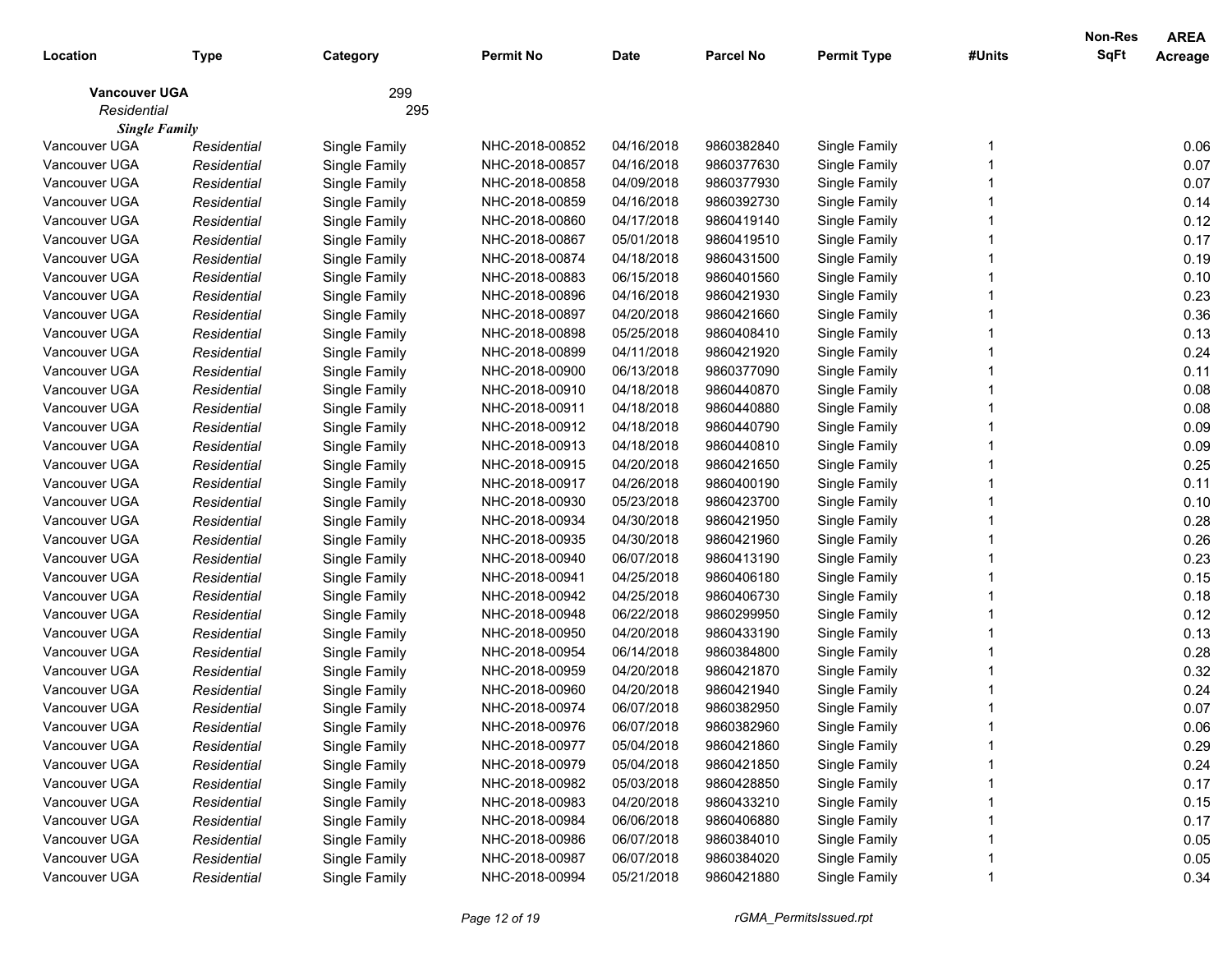|                      |             |               |                |             |                  |                    |        | Non-Res     | <b>AREA</b> |
|----------------------|-------------|---------------|----------------|-------------|------------------|--------------------|--------|-------------|-------------|
| Location             | Type        | Category      | Permit No      | <b>Date</b> | <b>Parcel No</b> | <b>Permit Type</b> | #Units | <b>SqFt</b> | Acreage     |
| <b>Vancouver UGA</b> |             | 299           |                |             |                  |                    |        |             |             |
| Residential          |             | 295           |                |             |                  |                    |        |             |             |
| <b>Single Family</b> |             |               |                |             |                  |                    |        |             |             |
| Vancouver UGA        | Residential | Single Family | NHC-2018-00995 | 04/23/2018  | 9860421890       | Single Family      |        |             | 0.31        |
| Vancouver UGA        | Residential | Single Family | NHC-2018-01000 | 06/13/2018  | 9860377920       | Single Family      |        |             | 0.07        |
| Vancouver UGA        | Residential | Single Family | NHC-2018-01001 | 04/25/2018  | 9860433200       | Single Family      |        |             | 0.15        |
| Vancouver UGA        | Residential | Single Family | NHC-2018-01004 | 05/10/2018  | 9860408160       | Single Family      |        |             | 0.14        |
| Vancouver UGA        | Residential | Single Family | NHC-2018-01005 | 05/02/2018  | 9860409330       | Single Family      |        |             | 0.19        |
| Vancouver UGA        | Residential | Single Family | NHC-2018-01006 | 05/02/2018  | 9860437150       | Single Family      |        |             | 0.12        |
| Vancouver UGA        | Residential | Single Family | NHC-2018-01050 | 05/03/2018  | 9860409080       | Single Family      |        |             | 0.14        |
| Vancouver UGA        | Residential | Single Family | NHC-2018-01055 | 05/10/2018  | 9860408240       | Single Family      |        |             | 0.13        |
| Vancouver UGA        | Residential | Single Family | NHC-2018-01058 | 05/11/2018  | 9860373550       | Single Family      |        |             | 0.28        |
| Vancouver UGA        | Residential | Single Family | NHC-2018-01075 | 05/03/2018  | 9860400310       | Single Family      |        |             | 0.11        |
| Vancouver UGA        | Residential | Single Family | NHC-2018-01093 | 05/07/2018  | 9860418720       | Single Family      |        |             | 0.13        |
| Vancouver UGA        | Residential | Single Family | NHC-2018-01099 | 06/21/2018  | 9860435950       | Single Family      |        |             | 0.17        |
| Vancouver UGA        | Residential | Single Family | NHC-2018-01110 | 05/11/2018  | 9860427640       | Single Family      |        |             | 0.17        |
| Vancouver UGA        | Residential | Single Family | NHC-2018-01112 | 05/07/2018  | 9860419260       | Single Family      |        |             | 0.10        |
| Vancouver UGA        | Residential | Single Family | NHC-2018-01114 | 05/11/2018  | 9860381870       | Single Family      |        |             | 0.23        |
| Vancouver UGA        | Residential | Single Family | NHC-2018-01129 | 06/08/2018  | 9860436480       | Single Family      |        |             | 0.13        |
| Vancouver UGA        | Residential | Single Family | NHC-2018-01138 | 05/17/2018  | 9860436470       | Single Family      |        |             | 0.12        |
| Vancouver UGA        | Residential | Single Family | NHC-2018-01139 | 05/17/2018  | 9860436460       | Single Family      |        |             | 0.12        |
| Vancouver UGA        | Residential | Single Family | NHC-2018-01140 | 05/30/2018  | 9860440820       | Single Family      |        |             | 0.09        |
| Vancouver UGA        | Residential | Single Family | NHC-2018-01142 | 05/30/2018  | 9860440830       | Single Family      |        |             | 0.09        |
| Vancouver UGA        | Residential | Single Family | NHC-2018-01145 | 06/28/2018  | 9860419480       | Single Family      |        |             | 0.18        |
| Vancouver UGA        | Residential | Single Family | NHC-2018-01154 | 05/30/2018  | 9860440730       | Single Family      |        |             | 0.11        |
| Vancouver UGA        | Residential | Single Family | NHC-2018-01167 | 06/26/2018  | 9860413410       | Single Family      |        |             | 0.21        |
| Vancouver UGA        | Residential | Single Family | NHC-2018-01176 | 05/21/2018  | 9860381890       | Single Family      |        |             | 0.23        |
| Vancouver UGA        | Residential | Single Family | NHC-2018-01178 | 05/16/2018  | 9860436340       | Single Family      |        |             | 0.12        |
| Vancouver UGA        | Residential | Single Family | NHC-2018-01193 | 06/25/2018  | 9860435990       | Single Family      |        |             | 0.17        |
| Vancouver UGA        | Residential | Single Family | NHC-2018-01198 | 05/23/2018  | 9860433230       | Single Family      |        |             | 0.13        |
| Vancouver UGA        | Residential | Single Family | NHC-2018-01200 | 05/18/2018  | 9860437100       | Single Family      |        |             | 0.12        |
| Vancouver UGA        | Residential | Single Family | NHC-2018-01203 | 05/21/2018  | 9860406120       | Single Family      |        |             | 0.15        |
| Vancouver UGA        | Residential | Single Family | NHC-2018-01206 | 05/11/2018  | 9860400270       | Single Family      |        |             | 0.11        |
| Vancouver UGA        | Residential | Single Family | NHC-2018-01208 | 05/11/2018  | 9860408140       | Single Family      |        |             | 0.15        |
| Vancouver UGA        | Residential | Single Family | NHC-2018-01219 | 05/24/2018  | 9860401520       | Single Family      |        |             | 0.14        |
| Vancouver UGA        | Residential | Single Family | NHC-2018-01222 | 05/18/2018  | 9860409450       | Single Family      |        |             | 0.14        |
| Vancouver UGA        | Residential | Single Family | NHC-2018-01229 | 06/06/2018  | 9860378020       | Single Family      |        |             | 0.07        |
| Vancouver UGA        | Residential | Single Family | NHC-2018-01236 | 06/19/2018  | 9860377740       | Single Family      |        |             | 0.07        |
| Vancouver UGA        | Residential | Single Family | NHC-2018-01241 | 05/24/2018  | 9860421830       | Single Family      |        |             | 0.22        |
| Vancouver UGA        | Residential | Single Family | NHC-2018-01242 | 05/25/2018  | 9860421840       | Single Family      |        |             | 0.21        |
| Vancouver UGA        | Residential | Single Family | NHC-2018-01243 | 05/25/2018  | 9860418960       | Single Family      |        |             | 0.10        |
| Vancouver UGA        | Residential | Single Family | NHC-2018-01244 | 05/21/2018  | 9860421810       | Single Family      |        |             | 0.23        |
| Vancouver UGA        | Residential | Single Family | NHC-2018-01245 | 05/21/2018  | 9860421820       | Single Family      |        |             | 0.26        |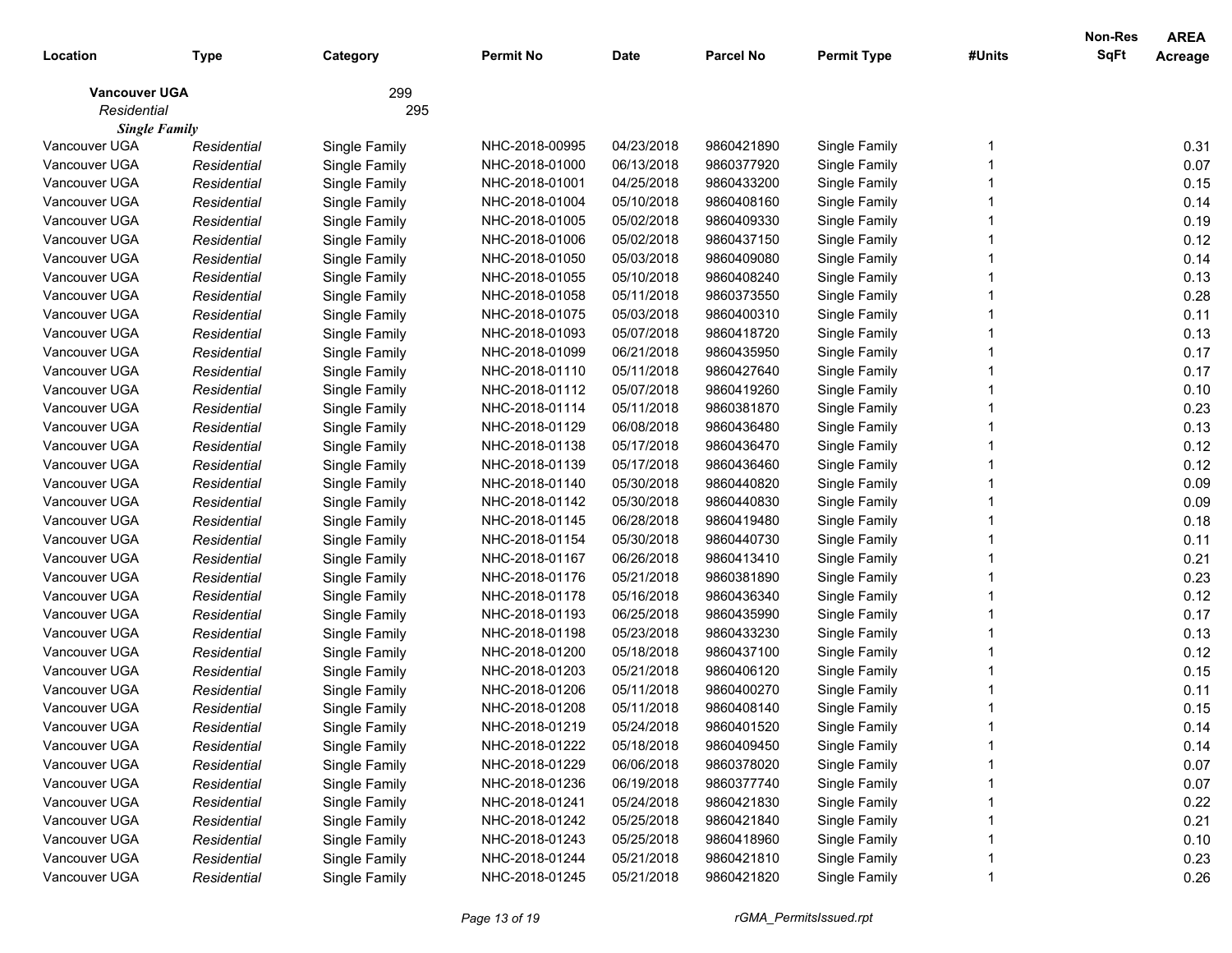|                      |             |               |                |             |                  |                    |        | Non-Res     | <b>AREA</b> |
|----------------------|-------------|---------------|----------------|-------------|------------------|--------------------|--------|-------------|-------------|
| Location             | Type        | Category      | Permit No      | <b>Date</b> | <b>Parcel No</b> | <b>Permit Type</b> | #Units | <b>SqFt</b> | Acreage     |
| <b>Vancouver UGA</b> |             | 299           |                |             |                  |                    |        |             |             |
| Residential          |             | 295           |                |             |                  |                    |        |             |             |
| <b>Single Family</b> |             |               |                |             |                  |                    |        |             |             |
| Vancouver UGA        | Residential | Single Family | NHC-2018-01246 | 05/30/2018  | 9860433860       | Single Family      |        |             | 0.15        |
| Vancouver UGA        | Residential | Single Family | NHC-2018-01248 | 05/25/2018  | 9860433870       | Single Family      |        |             | 0.13        |
| Vancouver UGA        | Residential | Single Family | NHC-2018-01249 | 05/30/2018  | 9860433830       | Single Family      |        |             | 0.13        |
| Vancouver UGA        | Residential | Single Family | NHC-2018-01250 | 06/05/2018  | 1607581980       | Single Family      |        |             | 0.07        |
| Vancouver UGA        | Residential | Single Family | NHC-2018-01263 | 05/25/2018  | 9860408210       | Single Family      |        |             | 0.13        |
| Vancouver UGA        | Residential | Single Family | NHC-2018-01265 | 05/23/2018  | 9860419470       | Single Family      |        |             | 0.17        |
| Vancouver UGA        | Residential | Single Family | NHC-2018-01267 | 06/13/2018  | 9860422020       | Single Family      |        |             | 0.23        |
| Vancouver UGA        | Residential | Single Family | NHC-2018-01283 | 06/18/2018  | 9860421520       | Single Family      |        |             | 0.26        |
| Vancouver UGA        | Residential | Single Family | NHC-2018-01284 | 06/18/2018  | 9860421510       | Single Family      |        |             | 0.24        |
| Vancouver UGA        | Residential | Single Family | NHC-2018-01287 | 05/29/2018  | 9860373600       | Single Family      |        |             | 0.26        |
| Vancouver UGA        | Residential | Single Family | NHC-2018-01290 | 06/01/2018  | 9860421790       | Single Family      |        |             | 0.21        |
| Vancouver UGA        | Residential | Single Family | NHC-2018-01291 | 06/25/2018  | 9860435960       | Single Family      |        |             | 0.17        |
| Vancouver UGA        | Residential | Single Family | NHC-2018-01292 | 05/31/2018  | 9860421800       | Single Family      |        |             | 0.23        |
| Vancouver UGA        | Residential | Single Family | NHC-2018-01295 | 06/18/2018  | 9860421500       | Single Family      |        |             | 0.27        |
| Vancouver UGA        | Residential | Single Family | NHC-2018-01299 | 05/30/2018  | 9860418970       | Single Family      |        |             | 0.12        |
| Vancouver UGA        | Residential | Single Family | NHC-2018-01302 | 05/29/2018  | 9860409490       | Single Family      |        |             | 0.13        |
| Vancouver UGA        | Residential | Single Family | NHC-2018-01304 | 05/31/2018  | 9860433810       | Single Family      |        |             | 0.15        |
| Vancouver UGA        | Residential | Single Family | NHC-2018-01305 | 05/30/2018  | 9860419560       | Single Family      |        |             | 0.18        |
| Vancouver UGA        | Residential | Single Family | NHC-2018-01307 | 05/30/2018  | 9860434060       | Single Family      |        |             | 0.12        |
| Vancouver UGA        | Residential | Single Family | NHC-2018-01308 | 05/31/2018  | 9860433750       | Single Family      |        |             | 0.14        |
| Vancouver UGA        | Residential | Single Family | NHC-2018-01310 | 06/14/2018  | 9860422030       | Single Family      |        |             | 0.23        |
| Vancouver UGA        | Residential | Single Family | NHC-2018-01311 | 06/14/2018  | 9860377640       | Single Family      |        |             | 0.07        |
| Vancouver UGA        | Residential | Single Family | NHC-2018-01312 | 06/05/2018  | 9860377770       | Single Family      |        |             | 0.07        |
| Vancouver UGA        | Residential | Single Family | NHC-2018-01317 | 05/31/2018  | 9860435980       | Single Family      |        |             | 0.17        |
| Vancouver UGA        | Residential | Single Family | NHC-2018-01320 | 06/27/2018  | 9860412860       | Single Family      |        |             | 0.21        |
| Vancouver UGA        | Residential | Single Family | NHC-2018-01323 | 06/27/2018  | 9860412850       | Single Family      |        |             | 0.15        |
| Vancouver UGA        | Residential | Single Family | NHC-2018-01342 | 06/14/2018  | 9860433800       | Single Family      |        |             | 0.15        |
| Vancouver UGA        | Residential | Single Family | NHC-2018-01344 | 06/01/2018  | 9860433770       | Single Family      |        |             | 0.12        |
| Vancouver UGA        | Residential | Single Family | NHC-2018-01346 | 06/11/2018  | 9860437420       | Single Family      |        |             | 0.12        |
| Vancouver UGA        | Residential | Single Family | NHC-2018-01348 | 05/31/2018  | 9860433280       | Single Family      |        |             | 0.11        |
| Vancouver UGA        | Residential | Single Family | NHC-2018-01353 | 06/07/2018  | 9860433490       | Single Family      |        |             | 0.17        |
| Vancouver UGA        | Residential | Single Family | NHC-2018-01354 | 06/14/2018  | 9860422040       | Single Family      |        |             | 0.23        |
| Vancouver UGA        | Residential | Single Family | NHC-2018-01355 | 06/18/2018  | 9860422050       | Single Family      |        |             | 0.21        |
| Vancouver UGA        | Residential | Single Family | NHC-2018-01359 | 06/14/2018  | 9860406620       | Single Family      |        |             | 0.16        |
| Vancouver UGA        | Residential | Single Family | NHC-2018-01360 | 06/12/2018  | 9860421780       | Single Family      |        |             | 0.25        |
| Vancouver UGA        | Residential | Single Family | NHC-2018-01361 | 06/29/2018  | 1608550380       | Single Family      |        |             | 0.09        |
| Vancouver UGA        | Residential | Single Family | NHC-2018-01363 | 06/22/2018  | 9860422070       | Single Family      |        |             | 0.20        |
| Vancouver UGA        | Residential | Single Family | NHC-2018-01364 | 06/18/2018  | 9860422060       | Single Family      |        |             | 0.22        |
| Vancouver UGA        | Residential | Single Family | NHC-2018-01366 | 06/08/2018  | 9860395940       | Single Family      |        |             | 0.11        |
| Vancouver UGA        | Residential | Single Family | NHC-2018-01369 | 06/18/2018  | 9860421400       | Single Family      |        |             | 0.18        |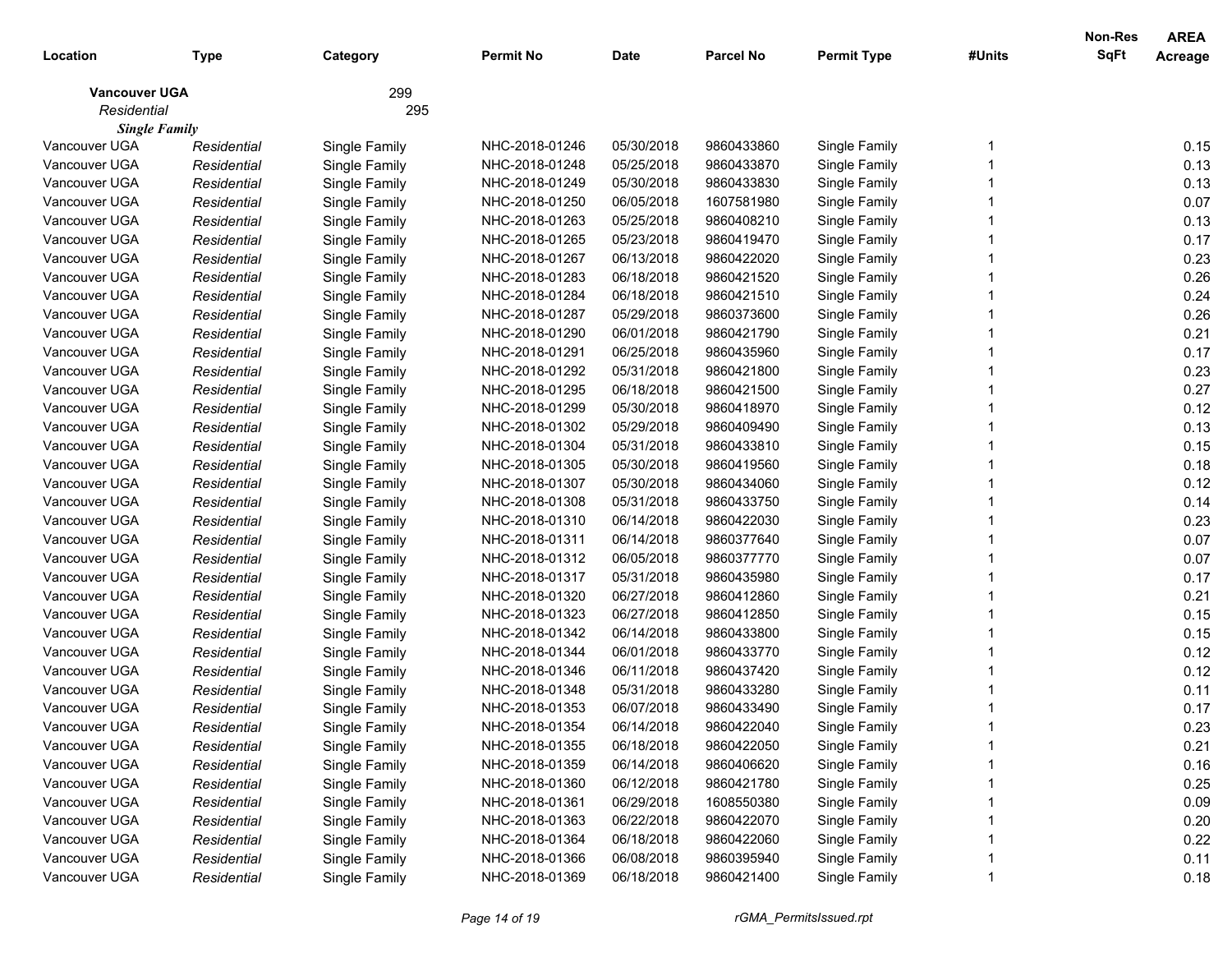| Location             | <b>Type</b> | Category      | <b>Permit No</b> | <b>Date</b> | <b>Parcel No</b> | <b>Permit Type</b>      | #Units | <b>Non-Res</b><br><b>SqFt</b> | <b>AREA</b><br>Acreage |
|----------------------|-------------|---------------|------------------|-------------|------------------|-------------------------|--------|-------------------------------|------------------------|
| <b>Vancouver UGA</b> |             | 299           |                  |             |                  |                         |        |                               |                        |
| Residential          |             | 295           |                  |             |                  |                         |        |                               |                        |
| <b>Single Family</b> |             |               |                  |             |                  |                         |        |                               |                        |
| Vancouver UGA        | Residential | Single Family | NHC-2018-01370   | 06/07/2018  | 9860433500       | Single Family           |        |                               | 0.16                   |
| Vancouver UGA        | Residential | Single Family | NHC-2018-01371   | 06/25/2018  | 9860421390       | Single Family           |        |                               | 0.19                   |
| Vancouver UGA        | Residential | Single Family | NHC-2018-01372   | 06/18/2018  | 9860421410       | Single Family           |        |                               | 0.18                   |
| Vancouver UGA        | Residential | Single Family | NHC-2018-01380   | 06/05/2018  | 9860392660       | Single Family           |        |                               | 0.15                   |
| Vancouver UGA        | Residential | Single Family | NHC-2018-01384   | 06/11/2018  | 9860428860       | Single Family           |        |                               | 0.17                   |
| Vancouver UGA        | Residential | Single Family | NHC-2018-01385   | 06/22/2018  | 9860421420       | Single Family           |        |                               | 0.20                   |
| Vancouver UGA        | Residential | Single Family | NHC-2018-01396   | 06/12/2018  | 9860431560       | Single Family           |        |                               | 0.18                   |
| Vancouver UGA        | Residential | Single Family | NHC-2018-01398   | 06/19/2018  | 9860408300       | Single Family           |        |                               | 0.13                   |
| Vancouver UGA        | Residential | Single Family | NHC-2018-01399   | 06/19/2018  | 9860409010       | Single Family           |        |                               | 0.14                   |
| Vancouver UGA        | Residential | Single Family | NHC-2018-01402   | 06/22/2018  | 9860421430       | Single Family           |        |                               | 0.24                   |
| Vancouver UGA        | Residential | Single Family | NHC-2018-01403   | 06/12/2018  | 9860413280       | Single Family           |        |                               | 0.27                   |
| Vancouver UGA        | Residential | Single Family | NHC-2018-01410   | 06/22/2018  | 9860437360       | Single Family           |        |                               | 0.12                   |
| Vancouver UGA        | Residential | Single Family | NHC-2018-01411   | 06/22/2018  | 9860437130       | Single Family           |        |                               | 0.12                   |
| Vancouver UGA        | Residential | Single Family | NHC-2018-01414   | 06/29/2018  | 1872340000       | Single Family           |        |                               | 0.19                   |
| Vancouver UGA        | Residential | Single Family | NHC-2018-01438   | 06/15/2018  | 9860408880       | Single Family           |        |                               | 0.14                   |
| Vancouver UGA        | Residential | Single Family | NHC-2018-01440   | 06/21/2018  | 9860460820       | Single Family           |        |                               | 0.20                   |
| Vancouver UGA        | Residential | Single Family | NHC-2018-01451   | 06/18/2018  | 9860419570       | Single Family           |        |                               | 0.18                   |
| Vancouver UGA        | Residential | Single Family | NHC-2018-01479   | 06/28/2018  | 9860448980       | Single Family           |        |                               | 0.22                   |
| Vancouver UGA        | Residential | Single Family | NHC-2018-01488   | 06/22/2018  | 9860428870       | Single Family           |        |                               | 0.17                   |
| Vancouver UGA        | Residential | Single Family | NHC-2018-01506   | 06/21/2018  | 9860433420       | Single Family           |        |                               | 0.12                   |
| Vancouver UGA        | Residential | Single Family | NHC-2018-01512   | 06/26/2018  | 9860460830       | Single Family           |        |                               | 0.24                   |
| Vancouver UGA        | Residential | Single Family | NHC-2018-01519   | 06/29/2018  | 9860377040       | Single Family           |        |                               | 0.15                   |
| Vancouver UGA        | Residential | Single Family | NHC-2018-01524   | 06/27/2018  | 9860412940       | Single Family           |        |                               | 0.20                   |
| Vancouver UGA        | Residential | Single Family | NHC-2018-01540   | 06/28/2018  | 9860428900       | Single Family           |        |                               | 0.30                   |
| Vancouver UGA        | Residential | Single Family | NHC-2018-01560   | 06/29/2018  | 9860408460       | Single Family           |        |                               | 0.13                   |
| Vancouver UGA        | Residential | Single Family | NHC-2018-01561   | 06/29/2018  | 9860408400       | Single Family           |        |                               | 0.13                   |
| Vancouver UGA        | Residential | Single Family | SFR2016-00201    | 05/29/2018  | 9860381390       | Single Family           |        |                               | 0.09                   |
|                      |             |               |                  |             |                  |                         | 294    | <b>Total Single Family</b>    |                        |
|                      |             |               |                  |             |                  | Vancouver UGA Sub Total | 319    | 17,526                        |                        |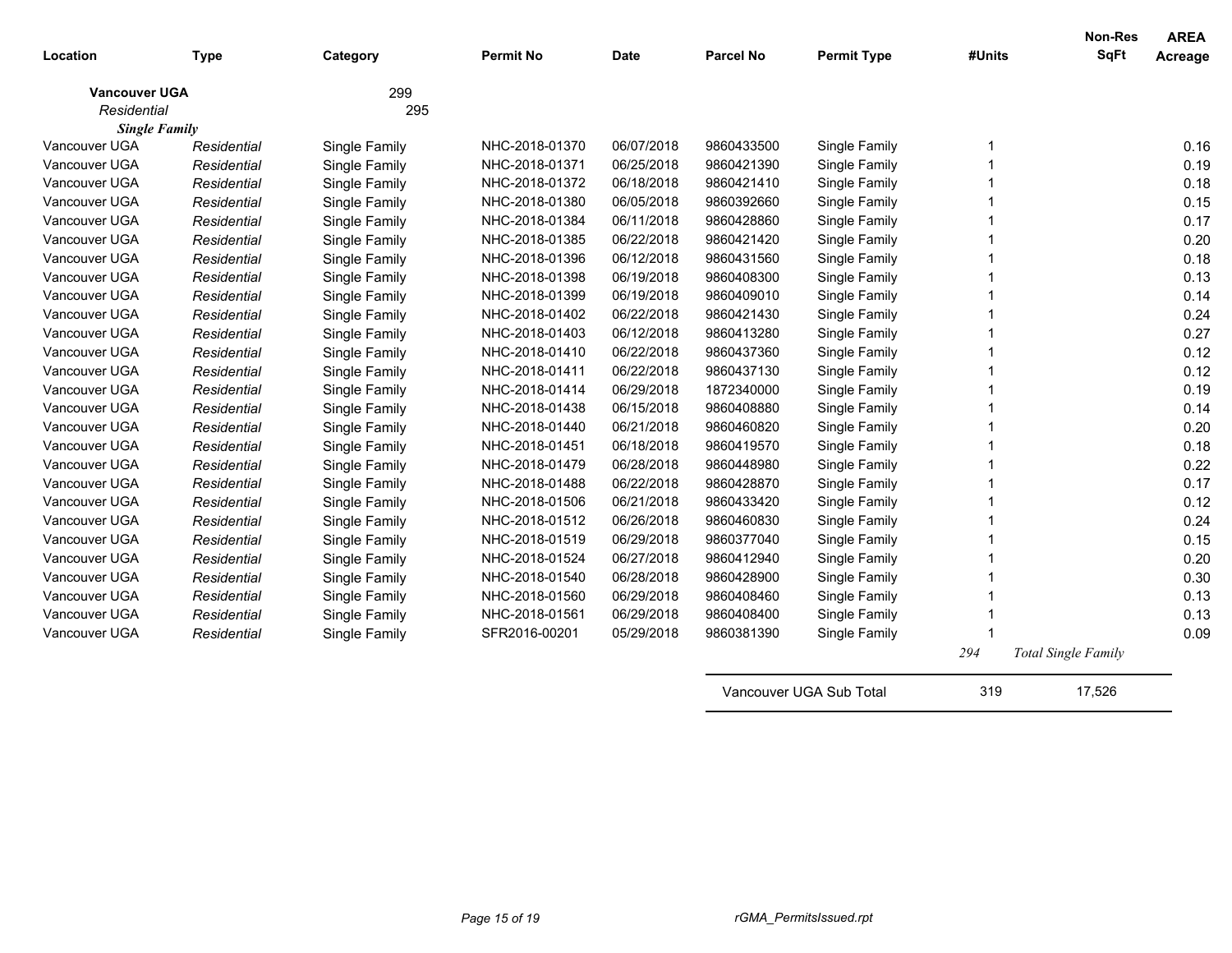| Location                                                    | <b>Type</b> |               | <b>Permit No</b> | <b>Date</b> | <b>Parcel No</b>    | <b>Permit Type</b>      | #Units | Non-Res<br><b>SqFt</b>     | <b>AREA</b><br>Acreage |
|-------------------------------------------------------------|-------------|---------------|------------------|-------------|---------------------|-------------------------|--------|----------------------------|------------------------|
|                                                             |             | Category      |                  |             |                     |                         |        |                            |                        |
| Washougal                                                   |             | 19            |                  |             |                     |                         |        |                            |                        |
| Residential                                                 |             | 19            |                  |             |                     |                         |        |                            |                        |
| <b>Single Family</b>                                        |             |               |                  |             |                     |                         |        |                            |                        |
| Washougal                                                   | Residential | Single Family | 17030012         | 05/02/2018  | 9860305700          | Single Family           | -1     |                            | 0.44                   |
| Washougal                                                   | Residential | Single Family | 17110050         | 04/30/2018  | 1300560300          | Single Family           |        |                            | 0.15                   |
| Washougal                                                   | Residential | Single Family | 18030038         | 04/17/2018  | 1229960120          | Single Family           |        |                            | 0.21                   |
| Washougal                                                   | Residential | Single Family | 18030055         | 04/12/2018  | 9860372430          | Single Family           |        |                            | 0.18                   |
| Washougal                                                   | Residential | Single Family | 18030056         | 04/12/2018  | 9860372440          | Single Family           |        |                            | 0.21                   |
| Washougal                                                   | Residential | Single Family | 18040006         | 04/02/2018  | 9860305470          | Single Family           |        |                            | 0.19                   |
| Washougal                                                   | Residential | Single Family | 18040025         | 04/10/2018  | 1305490000          | Single Family           |        |                            | 3.04                   |
| Washougal                                                   | Residential | Single Family | 18040027         | 04/10/2018  | 1300310540          | Single Family           |        |                            | 0.26                   |
| Washougal                                                   | Residential | Single Family | 18040055         | 05/21/2018  | 1323490020          | Single Family           |        |                            | 0.16                   |
| Washougal                                                   | Residential | Single Family | 18040068         | 05/29/2018  | 1341650040          | Single Family           |        |                            | 0.20                   |
| Washougal                                                   | Residential | Single Family | 18050021         | 05/09/2018  | 1311870500          | Single Family           |        |                            | 0.18                   |
| Washougal                                                   | Residential | Single Family | 18050022         | 05/09/2018  | 1311870480          | Single Family           |        |                            | 0.18                   |
| Washougal                                                   | Residential | Single Family | 18050030         | 05/11/2018  | 0717900010          | Single Family           |        |                            | 1.52                   |
| Washougal                                                   | Residential | Single Family | 18050038         | 05/16/2018  | 0753584480          | Single Family           | 2      |                            | 0.39                   |
| Washougal                                                   | Residential | Single Family | 18050060         | 05/22/2018  | 1311870180          | Single Family           |        |                            | 0.40                   |
| Washougal                                                   | Residential | Single Family | 18060015         | 06/05/2018  | 9860459110          | Single Family           |        |                            | 0.14                   |
| Washougal                                                   | Residential | Single Family | 18060016         | 06/05/2018  | 9860459100          | Single Family           |        |                            | 0.14                   |
| Washougal                                                   | Residential | Single Family | 18060091         | 06/26/2018  | 1301150180          | Single Family           |        |                            | 0.16                   |
| Washougal                                                   | Residential | Single Family | 18060112         | 06/29/2018  | 9860459020          | Single Family           | -1     |                            | 0.14                   |
|                                                             |             |               |                  |             |                     |                         | 20     | <b>Total Single Family</b> |                        |
|                                                             |             |               |                  |             | Washougal Sub Total |                         | 20     | 0                          |                        |
|                                                             |             |               |                  |             |                     |                         |        |                            |                        |
| <b>Washougal UGA</b><br>Residential<br><b>Single Family</b> |             | 1             |                  |             |                     |                         |        |                            |                        |
| Washougal UGA                                               | Residential | Single Family | NHC-2017-01481   | 04/09/2018  | 1300790000          | Single Family           | -1     |                            | 3.25                   |
|                                                             |             |               |                  |             |                     |                         | 1      | <b>Total Single Family</b> |                        |
|                                                             |             |               |                  |             |                     | Washougal UGA Sub Total | 1      | 0                          |                        |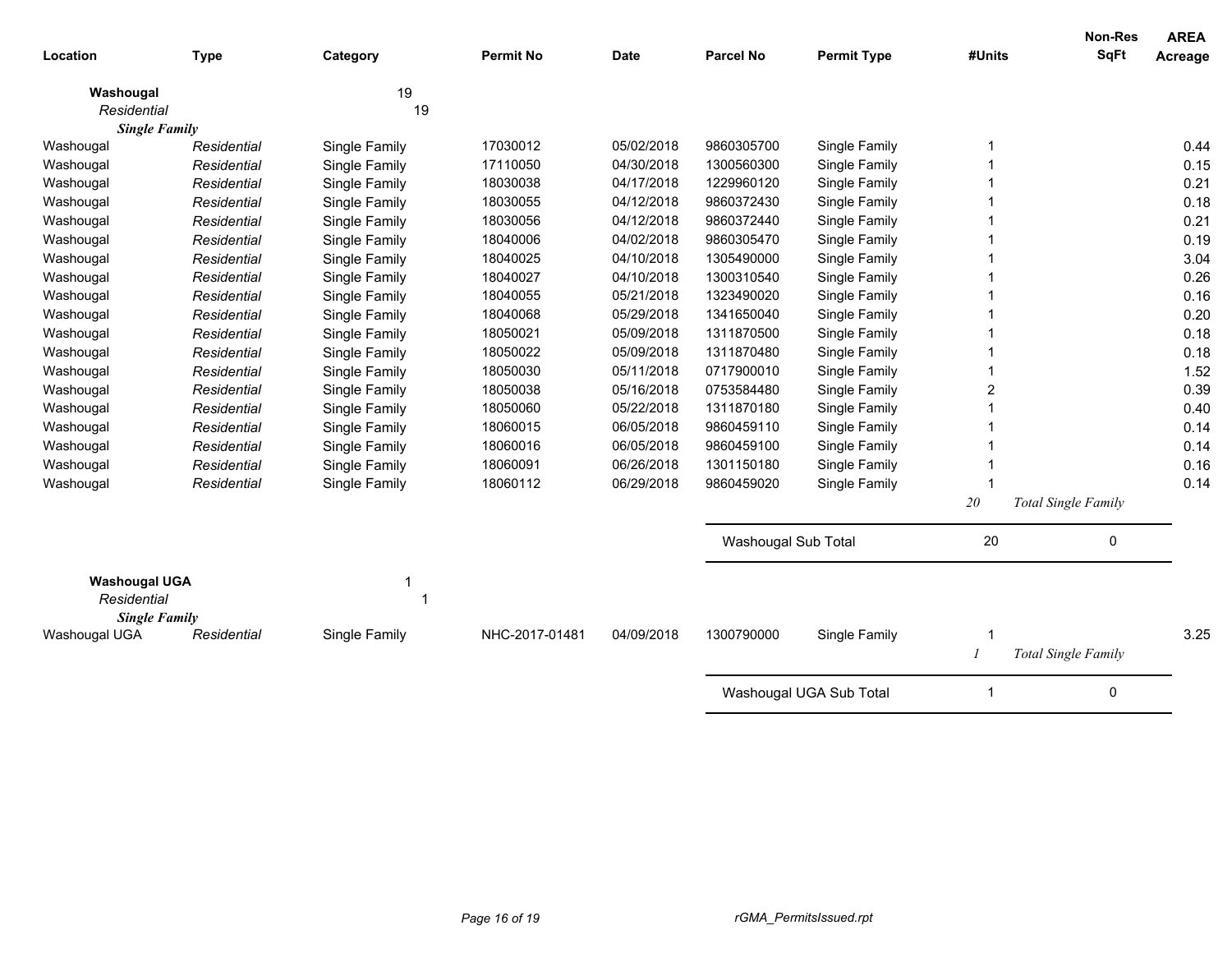|                             |             |               |                  |             |                  |                    |        | Non-Res     | <b>AREA</b> |
|-----------------------------|-------------|---------------|------------------|-------------|------------------|--------------------|--------|-------------|-------------|
| Location                    | <b>Type</b> | Category      | <b>Permit No</b> | <b>Date</b> | <b>Parcel No</b> | <b>Permit Type</b> | #Units | <b>SqFt</b> | Acreage     |
| <b>Clark County (Rural)</b> |             | 88            |                  |             |                  |                    |        |             |             |
| Residential                 |             | 88            |                  |             |                  |                    |        |             |             |
| <b>Single Family</b>        |             |               |                  |             |                  |                    |        |             |             |
| Clark County (Rural)        | Residential | Additions     | ADS-2018-00011   | 05/21/2018  | 1192051020       | Additions          |        |             | 0.97        |
| Clark County (Rural)        | Residential | Additions     | ADS-2018-00215   | 06/25/2018  | 2633210000       | Additions          |        |             | 5.31        |
| Clark County (Rural)        | Residential | Additions     | ADS-2018-00305   | 05/25/2018  | 1740810000       | Additions          |        |             | 1.00        |
| Clark County (Rural)        | Residential | Mobile Home   | MBH-2017-00026   | 05/09/2018  | 9860452810       | Mobile Home        |        |             | 5.05        |
| Clark County (Rural)        | Residential | Mobile Home   | MBH-2018-00001   | 05/04/2018  | 2038780000       | Mobile Home        |        |             | 5.00        |
| Clark County (Rural)        | Residential | Mobile Home   | MBH-2018-00006   | 05/29/2018  | 1964380000       | Mobile Home        |        |             | 6.63        |
| Clark County (Rural)        | Residential | Mobile Home   | MBH-2018-00010   | 06/28/2018  | 2544290000       | Mobile Home        |        |             | 2.11        |
| Clark County (Rural)        | Residential | Mobile Home   | MBH-2018-00011   | 04/10/2018  | 2144970000       | Mobile Home        |        |             | 5.00        |
| Clark County (Rural)        | Residential | Mobile Home   | MBH-2018-00015   | 06/25/2018  | 2073130000       | Mobile Home        |        |             | 20.51       |
| Clark County (Rural)        | Residential | Mobile Home   | MBH-2018-00016   | 05/08/2018  | 2362980000       | Mobile Home        |        |             | 1.00        |
| Clark County (Rural)        | Residential | Mobile Home   | MBH-2018-00023   | 04/02/2018  | 2014940000       | Mobile Home        |        |             | 5.00        |
| Clark County (Rural)        | Residential | Mobile Home   | MBH-2018-00031   | 05/22/2018  | 2645770000       | Mobile Home        |        |             | 4.50        |
| Clark County (Rural)        | Residential | Mobile Home   | MBH-2018-00037   | 04/09/2018  | 1951110000       | Mobile Home        |        |             | 5.03        |
| Clark County (Rural)        | Residential | Mobile Home   | MBH-2018-00045   | 06/26/2018  | 9860268550       | Mobile Home        |        |             | 1.58        |
| Clark County (Rural)        | Residential | Mobile Home   | MBH-2018-00082   | 05/21/2018  | 2088390000       | Mobile Home        |        |             | 20.87       |
| Clark County (Rural)        | Residential | Mobile Home   | MBH-2018-00088   | 06/18/2018  | 1682760000       | Mobile Home        |        |             | 5.00        |
| Clark County (Rural)        | Residential | Mobile Home   | MBH-2018-00090   | 06/28/2018  | 2227630000       | Mobile Home        |        |             | 18.70       |
| Clark County (Rural)        | Residential | Single Family | ADS-2018-00094   | 05/17/2018  | 1711350000       | Single Family      |        |             | 5.10        |
| Clark County (Rural)        | Residential | Single Family | ADS-2018-00222   | 06/22/2018  | 2021540360       | Single Family      |        |             | 2.51        |
| Clark County (Rural)        | Residential | Single Family | NHC-2017-01372   | 04/04/2018  | 2552000000       | Single Family      |        |             | 1.68        |
| Clark County (Rural)        | Residential | Single Family | NHC-2017-02079   | 06/18/2018  | 2101570000       | Single Family      |        |             | 7.20        |
| Clark County (Rural)        | Residential | Single Family | NHC-2017-02548   | 04/06/2018  | 2378430000       | Single Family      |        |             | 39.75       |
| Clark County (Rural)        | Residential | Single Family | NHC-2017-02658   | 04/12/2018  | 2757420000       | Single Family      |        |             | 3.80        |
| Clark County (Rural)        | Residential | Single Family | NHC-2017-02830   | 05/14/2018  | 9860381540       | Single Family      |        |             | 5.09        |
| Clark County (Rural)        | Residential | Single Family | NHC-2017-03265   | 05/21/2018  | 2171760000       | Single Family      |        |             | 4.18        |
| Clark County (Rural)        | Residential | Single Family | NHC-2017-03336   | 06/18/2018  | 2528690000       | Single Family      |        |             | 11.00       |
| Clark County (Rural)        | Residential | Single Family | NHC-2017-03441   | 06/14/2018  | 2615730000       | Single Family      |        |             | 5.00        |
| Clark County (Rural)        | Residential | Single Family | NHC-2017-04154   | 04/11/2018  | 2785710000       | Single Family      |        |             | 6.51        |
| Clark County (Rural)        | Residential | Single Family | NHC-2017-04471   | 04/09/2018  | 2743850050       | Single Family      |        |             | 2.50        |
| Clark County (Rural)        | Residential | Single Family | NHC-2017-04781   | 06/26/2018  | 9860453560       | Single Family      |        |             | 0.92        |
| Clark County (Rural)        | Residential | Single Family | NHC-2017-05252   | 06/11/2018  | 1373150000       | Single Family      |        |             | 8.36        |
| Clark County (Rural)        | Residential | Single Family | NHC-2017-05585   | 04/06/2018  | 2327030000       | Single Family      |        |             | 2.75        |
| Clark County (Rural)        | Residential | Single Family | NHC-2017-05692   | 05/04/2018  | 1930690000       | Single Family      |        |             | 19.48       |
| Clark County (Rural)        | Residential | Single Family | NHC-2017-05710   | 05/24/2018  | 1684480000       | Single Family      |        |             | 1.45        |
| Clark County (Rural)        | Residential | Single Family | NHC-2017-05879   | 04/12/2018  | 2759180000       | Single Family      |        |             | 4.90        |
| Clark County (Rural)        | Residential | Single Family | NHC-2017-05884   | 05/24/2018  | 1799250000       | Single Family      |        |             | 5.00        |
| Clark County (Rural)        | Residential | Single Family | NHC-2017-05954   | 06/01/2018  | 2212700000       | Single Family      |        |             | 5.07        |
| Clark County (Rural)        | Residential | Single Family | NHC-2017-06125   | 04/13/2018  | 2280450000       | Single Family      |        |             | 4.50        |
| Clark County (Rural)        | Residential | Single Family | NHC-2017-06161   | 04/09/2018  | 2164610000       | Single Family      |        |             | 20.50       |
| Clark County (Rural)        | Residential | Single Family | NHC-2017-06229   | 04/26/2018  | 2241170150       | Single Family      |        |             | 2.70        |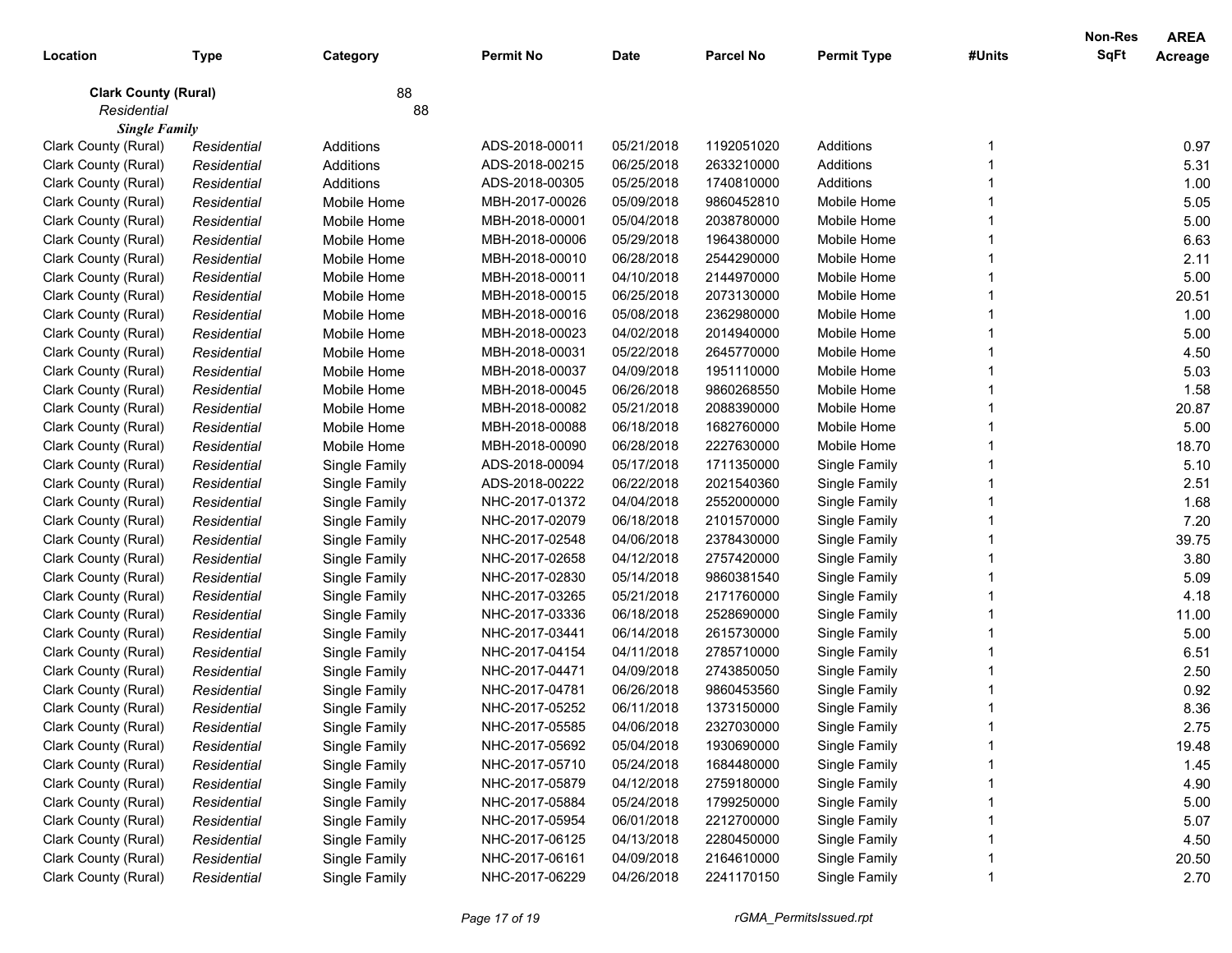| Location                    | <b>Type</b> | Category      | <b>Permit No</b> | <b>Date</b> | <b>Parcel No</b> | <b>Permit Type</b> | #Units | Non-Res<br><b>SqFt</b> | <b>AREA</b><br>Acreage |
|-----------------------------|-------------|---------------|------------------|-------------|------------------|--------------------|--------|------------------------|------------------------|
| <b>Clark County (Rural)</b> |             | 88            |                  |             |                  |                    |        |                        |                        |
| Residential                 |             | 88            |                  |             |                  |                    |        |                        |                        |
| <b>Single Family</b>        |             |               |                  |             |                  |                    |        |                        |                        |
| Clark County (Rural)        | Residential | Single Family | NHC-2018-00006   | 04/13/2018  | 1920100000       | Single Family      |        |                        | 5.00                   |
| Clark County (Rural)        | Residential | Single Family | NHC-2018-00008   | 05/03/2018  | 2250490000       | Single Family      |        |                        | 3.00                   |
| Clark County (Rural)        | Residential | Single Family | NHC-2018-00059   | 04/09/2018  | 9860443560       | Single Family      |        |                        | 2.50                   |
| Clark County (Rural)        | Residential | Single Family | NHC-2018-00071   | 05/04/2018  | 1443170060       | Single Family      |        |                        | 0.14                   |
| Clark County (Rural)        | Residential | Single Family | NHC-2018-00090   | 05/18/2018  | 2772630000       | Single Family      |        |                        | 6.67                   |
| Clark County (Rural)        | Residential | Single Family | NHC-2018-00103   | 04/25/2018  | 2669810000       | Single Family      |        |                        | 9.05                   |
| Clark County (Rural)        | Residential | Single Family | NHC-2018-00114   | 04/10/2018  | 9860387970       | Single Family      |        |                        | 5.00                   |
| Clark County (Rural)        | Residential | Single Family | NHC-2018-00122   | 05/01/2018  | 2630380000       | Single Family      |        |                        | 2.51                   |
| Clark County (Rural)        | Residential | Single Family | NHC-2018-00123   | 05/18/2018  | 9860373480       | Single Family      |        |                        | 5.00                   |
| Clark County (Rural)        | Residential | Single Family | NHC-2018-00139   | 04/10/2018  | 1945460020       | Single Family      |        |                        | 2.50                   |
| Clark County (Rural)        | Residential | Single Family | NHC-2018-00156   | 05/30/2018  | 1954840000       | Single Family      |        |                        | 40.00                  |
| Clark County (Rural)        | Residential | Single Family | NHC-2018-00159   | 05/22/2018  | 9860444810       | Single Family      |        |                        | 5.00                   |
| Clark County (Rural)        | Residential | Single Family | NHC-2018-00187   | 06/05/2018  | 1861930460       | Single Family      |        |                        | 0.24                   |
| Clark County (Rural)        | Residential | Single Family | NHC-2018-00190   | 04/26/2018  | 2782290000       | Single Family      |        |                        | 5.53                   |
| Clark County (Rural)        | Residential | Single Family | NHC-2018-00210   | 05/17/2018  | 2641750000       | Single Family      |        |                        | 20.00                  |
| Clark County (Rural)        | Residential | Single Family | NHC-2018-00213   | 04/02/2018  | 1970160000       | Single Family      |        |                        | 1.00                   |
| Clark County (Rural)        | Residential | Single Family | NHC-2018-00255   | 04/12/2018  | 9860405400       | Single Family      |        |                        | 5.00                   |
| Clark County (Rural)        | Residential | Single Family | NHC-2018-00257   | 05/03/2018  | 2638000080       | Single Family      |        |                        | 5.03                   |
| Clark County (Rural)        | Residential | Single Family | NHC-2018-00274   | 04/09/2018  | 1193440000       | Single Family      |        |                        | 1.11                   |
| Clark County (Rural)        | Residential | Single Family | NHC-2018-00335   | 05/17/2018  | 2101740000       | Single Family      |        |                        | 5.00                   |
| Clark County (Rural)        | Residential | Single Family | NHC-2018-00341   | 06/11/2018  | 2316170000       | Single Family      |        |                        | 20.11                  |
| Clark County (Rural)        | Residential | Single Family | NHC-2018-00369   | 05/15/2018  | 9860419770       | Single Family      |        |                        | 1.21                   |
| Clark County (Rural)        | Residential | Single Family | NHC-2018-00389   | 05/04/2018  | 1443170040       | Single Family      |        |                        | 0.14                   |
| Clark County (Rural)        | Residential | Single Family | NHC-2018-00421   | 05/18/2018  | 9860450720       | Single Family      |        |                        | 1.00                   |
| Clark County (Rural)        | Residential | Single Family | NHC-2018-00423   | 05/17/2018  | 1783840000       | Single Family      |        |                        | 2.00                   |
| Clark County (Rural)        | Residential | Single Family | NHC-2018-00428   | 05/23/2018  | 9860419750       | Single Family      |        |                        | 1.11                   |
| Clark County (Rural)        | Residential | Single Family | NHC-2018-00443   | 05/17/2018  | 9860443530       | Single Family      |        |                        | 5.00                   |
| Clark County (Rural)        | Residential | Single Family | NHC-2018-00466   | 06/26/2018  | 2774950000       | Single Family      |        |                        | 7.20                   |
| Clark County (Rural)        | Residential | Single Family | NHC-2018-00470   | 05/30/2018  | 9860402080       | Single Family      |        |                        | 1.57                   |
| Clark County (Rural)        | Residential | Single Family | NHC-2018-00473   | 06/26/2018  | 2294020000       | Single Family      |        |                        | 5.00                   |
| Clark County (Rural)        | Residential | Single Family | NHC-2018-00499   | 05/03/2018  | 2307780000       | Single Family      |        |                        | 2.50                   |
| Clark County (Rural)        | Residential | Single Family | NHC-2018-00504   | 04/03/2018  | 9860450730       | Single Family      |        |                        | 1.08                   |
| Clark County (Rural)        | Residential | Single Family | NHC-2018-00531   | 06/04/2018  | 1935480000       | Single Family      |        |                        | 10.03                  |
| Clark County (Rural)        | Residential | Single Family | NHC-2018-00536   | 05/18/2018  | 2151080000       | Single Family      |        |                        | 9.51                   |
| Clark County (Rural)        | Residential | Single Family | NHC-2018-00537   | 06/13/2018  | 1568490120       | Single Family      |        |                        | 0.19                   |
| Clark County (Rural)        | Residential | Single Family | NHC-2018-00581   | 05/24/2018  | 2250460000       | Single Family      |        |                        | 5.00                   |
| Clark County (Rural)        | Residential | Single Family | NHC-2018-00613   | 06/04/2018  | 9860390320       | Single Family      |        |                        | 1.21                   |
| Clark County (Rural)        | Residential | Single Family | NHC-2018-00635   | 06/01/2018  | 2169060000       | Single Family      |        |                        | 37.48                  |
| Clark County (Rural)        | Residential | Single Family | NHC-2018-00647   | 06/04/2018  | 2532990000       | Single Family      |        |                        | 11.00                  |
| Clark County (Rural)        | Residential | Single Family | NHC-2018-00676   | 05/29/2018  | 9860280960       | Single Family      |        |                        | 19.51                  |